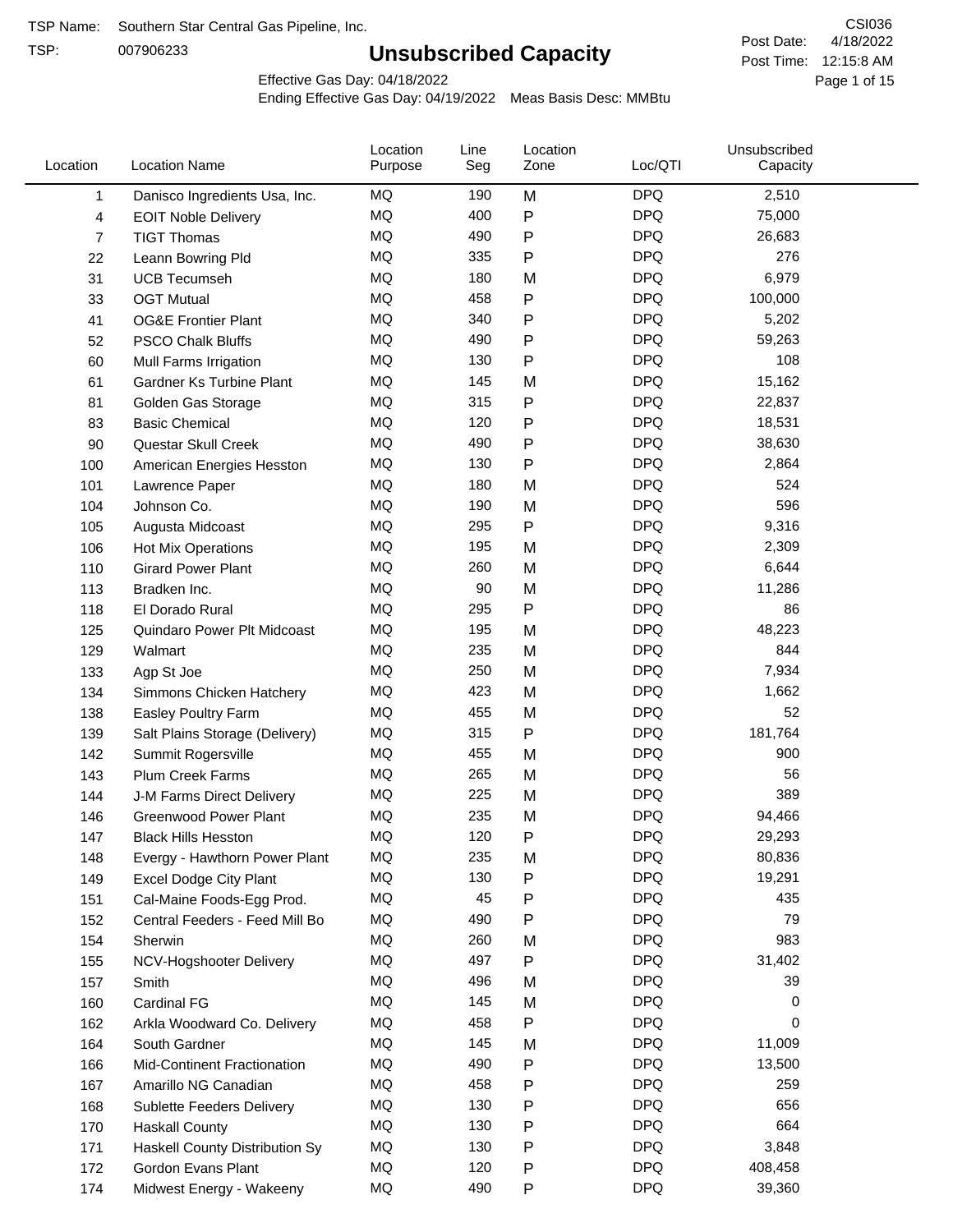TSP:

## **Unsubscribed Capacity**

4/18/2022 Page 2 of 15 Post Time: 12:15:8 AM CSI036 Post Date:

Effective Gas Day: 04/18/2022

| Location | <b>Location Name</b>                  | Location<br>Purpose | Line<br>Seg | Location<br>Zone | Loc/QTI    | Unsubscribed<br>Capacity |  |
|----------|---------------------------------------|---------------------|-------------|------------------|------------|--------------------------|--|
| 175      | <b>Industrial Park</b>                | MQ                  | 455         | M                | <b>DPQ</b> | 18,613                   |  |
| 176      | Uc Flint Oaks Hunt Club               | MQ                  | 498         | M                | <b>DPQ</b> | 3                        |  |
| 178      | ONG-Enid                              | MQ                  | 405         | P                | <b>DPQ</b> | 6,050                    |  |
| 179      | <b>ONG-SW Oklahoma City</b>           | MQ                  | 340         | P                | <b>DPQ</b> | 33,833                   |  |
| 180      | <b>Superior Carney</b>                | MQ                  | 390         | P                | <b>DPQ</b> | 12,290                   |  |
| 181      | <b>DCP NW Booster</b>                 | <b>MQ</b>           | 390         | P                | <b>DPQ</b> | 3,761                    |  |
| 183      | <b>DCP West Edmond</b>                | <b>MQ</b>           | 400         | ${\sf P}$        | <b>DPQ</b> | 2,865                    |  |
| 184      | <b>Constellation NewEnergy -</b>      | MQ                  | 493         | M                | <b>DPQ</b> | 1,847                    |  |
| 185      | <b>Constellation NewEnergy -</b>      | MQ                  | 333         | P                | <b>DPQ</b> | 3,502                    |  |
| 186      | Dennis Langley                        | MQ                  | 190         | M                | <b>DPQ</b> | 239                      |  |
| 189      | Dogwood Energy Power Plant            | MQ                  | 235         | M                | <b>DPQ</b> | 118,246                  |  |
| 193      | <b>KGS Cessna Delivery</b>            | MQ                  | 120         | P                | <b>DPQ</b> | 5,410                    |  |
| 195      | <b>Black Hills Lyons</b>              | MQ                  | 45          | P                | <b>DPQ</b> | 4,300                    |  |
| 197      | High Plains Ranch, LLC                | <b>MQ</b>           | 130         | P                | <b>DPQ</b> | 1,180                    |  |
| 198      | West Drumright                        | <b>MQ</b>           | 390         | P                | <b>DPQ</b> | 3,216                    |  |
| 202      | Evergy - West Gardner                 | <b>MQ</b>           | 145         | M                | <b>DPQ</b> | 96,401                   |  |
| 203      | <b>Black Hills- Southern Terminal</b> | MQ                  | 333         | P                | <b>DPQ</b> | 65                       |  |
| 204      | Welch                                 | MQ                  | 225         | M                | <b>DPQ</b> | 290                      |  |
| 206      | Arma-Girard-Pittsburg                 | MQ                  | 260         | M                | <b>DPQ</b> | 29,402                   |  |
| 207      | Cher-Scam-W. Min-Carona-              | MQ                  | 260         | M                | <b>DPQ</b> | 546                      |  |
| 208      | <b>KGST Alden Interconnect</b>        | MQ                  | 490         | P                | <b>DPQ</b> | 25,000                   |  |
| 501      | <b>Arkansas City</b>                  | MQ                  | 333         | M                | <b>DPQ</b> | 16,895                   |  |
| 510      | Clearwater                            | <b>MQ</b>           | 120         | P                | <b>DPQ</b> | 492                      |  |
| 512      | <b>Conway Springs</b>                 | <b>MQ</b>           | 120         | P                | <b>DPQ</b> | 1,499                    |  |
| 525      | Harper                                | <b>MQ</b>           | 120         | P                | <b>DPQ</b> | 7,336                    |  |
| 530      | Kiowa                                 | MQ                  | 315         | P                | <b>DPQ</b> | 1,217                    |  |
| 540      | Oxford                                | MQ                  | 333         | P                | <b>DPQ</b> | 6,335                    |  |
| 590      | Wellington                            | <b>MQ</b>           | 333         | P                | <b>DPQ</b> | 14,713                   |  |
| 610      | <b>Ks Prd Domestics</b>               | <b>MQ</b>           | 120         | P                | <b>DPQ</b> | 82                       |  |
| 620      | Ok Prd Domestics                      | MQ                  | 400         | P                | <b>DPQ</b> | 45                       |  |
| 710      | <b>Ks Mkt Domestics</b>               | <b>MQ</b>           | 90          | M                | <b>DPQ</b> | 961                      |  |
| 720      | Ok Mkt Domestics                      | MQ                  | 225         | M                | <b>DPQ</b> | 44                       |  |
| 730      | Mo Mkt Domestics                      | MQ                  | 455         | M                | <b>DPQ</b> | 8                        |  |
| 904      | Arnett                                | $\sf{MQ}$           | 458         | ${\sf P}$        | <b>DPQ</b> | 1,069                    |  |
| 912      | Capron                                | $\sf{MQ}$           | 315         | P                | <b>DPQ</b> | 110                      |  |
| 1103     | Olathe, KS                            | $\sf{MQ}$           | 190         | M                | <b>DPQ</b> | 92                       |  |
| 2008     | Barnsdall                             | MQ                  | 357         | P                | <b>DPQ</b> | 839                      |  |
| 2009     | Bartlesville & Dewey                  | MQ                  | 357         | P                | <b>DPQ</b> | 47,112                   |  |
| 2016     | Delaware                              | MQ                  | 497         | P                | <b>DPQ</b> | 224                      |  |
| 2056     | Nowata                                | $\sf{MQ}$           | 497         | P                | <b>DPQ</b> | 7,113                    |  |
| 2064     | Pawhuska                              | MQ                  | 334         | Ρ                | <b>DPQ</b> | 7,755                    |  |
| 2101     | Vinita                                | MQ                  | 225         | M                | <b>DPQ</b> | 7,655                    |  |
| 3504     | Alden                                 | MQ                  | 490         | P                | <b>DPQ</b> | 185                      |  |
| 3508     | Barnard                               | MQ                  | 265         | M                | <b>DPQ</b> | 157                      |  |
| 3512     | Chase                                 | <b>MQ</b>           | 45          | P                | <b>DPQ</b> | 340                      |  |
| 3520     | Ellsworth                             | MQ                  | 265         | M                | <b>DPQ</b> | 1,692                    |  |
| 3524     | Frederick                             | MQ                  | 265         | M                | <b>DPQ</b> | 60                       |  |
| 3528     | Geneseo                               | MQ                  | 265         | M                | <b>DPQ</b> | 712                      |  |
| 3544     | Kanopolis                             | $\sf{MQ}$           | 265         | M                | <b>DPQ</b> | 457                      |  |
|          |                                       |                     |             |                  |            |                          |  |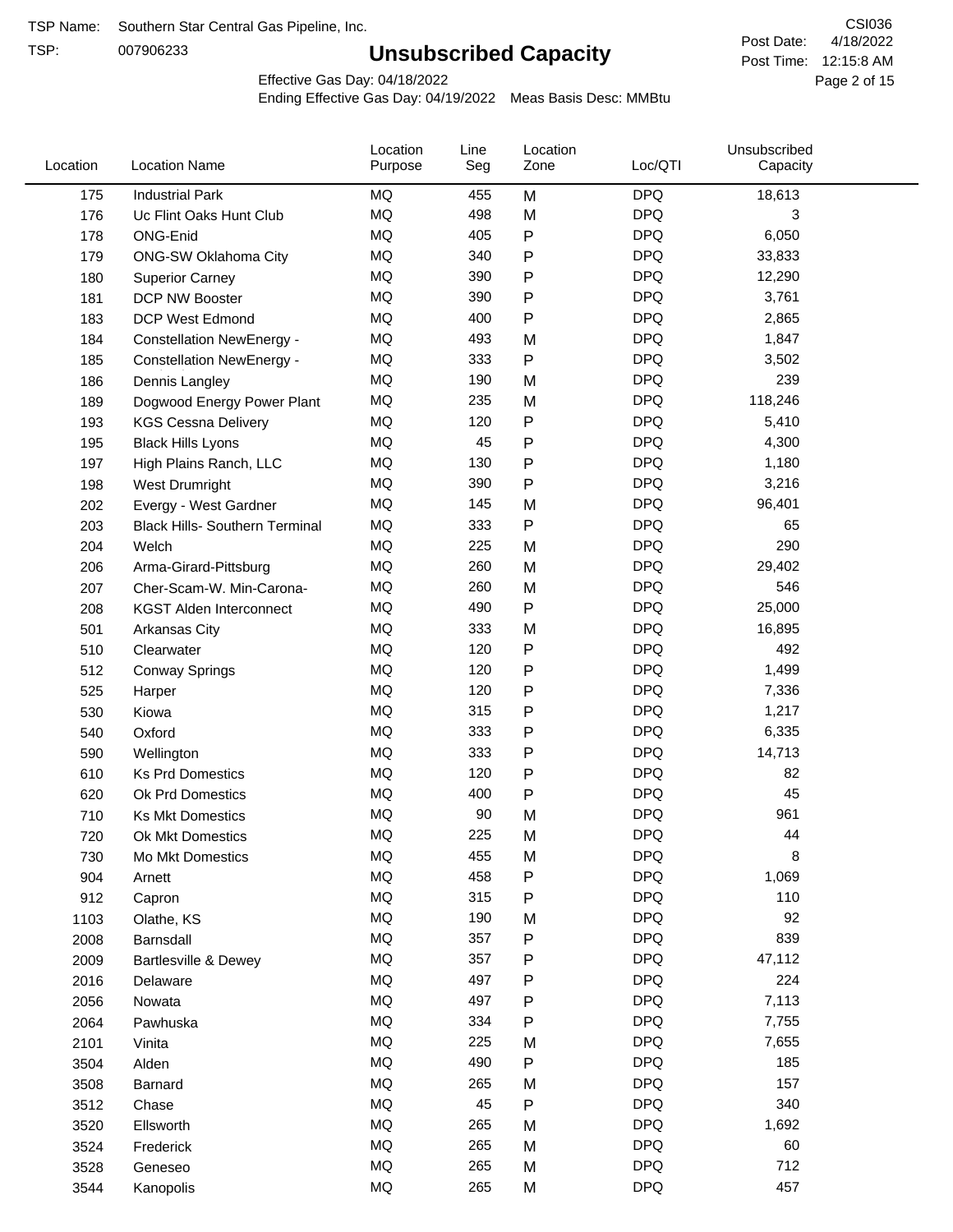TSP: 

# **Unsubscribed Capacity**

4/18/2022 Page 3 of 15 Post Time: 12:15:8 AM CSI036 Post Date:

Effective Gas Day: 04/18/2022

| Location | <b>Location Name</b>      | Location<br>Purpose | Line<br>Seg | Location<br>Zone | Loc/QTI    | Unsubscribed<br>Capacity |  |
|----------|---------------------------|---------------------|-------------|------------------|------------|--------------------------|--|
| 3548     | Lincoln                   | <b>MQ</b>           | 265         | M                | <b>DPQ</b> | 4,528                    |  |
| 3551     | Lucas                     | <b>MQ</b>           | 265         | M                | <b>DPQ</b> | 711                      |  |
| 3553     | Luray                     | <b>MQ</b>           | 265         | M                | <b>DPQ</b> | 77                       |  |
| 3555     | Minneapolis               | <b>MQ</b>           | 265         | M                | <b>DPQ</b> | 1,424                    |  |
| 3572     | Raymond                   | <b>MQ</b>           | 490         | $\sf P$          | <b>DPQ</b> | 75                       |  |
| 3576     | Sylvan Grove              | <b>MQ</b>           | 265         | M                | <b>DPQ</b> | 134                      |  |
| 3588     | Vesper                    | <b>MQ</b>           | 265         | M                | <b>DPQ</b> | 42                       |  |
| 3608     | <b>Beloit</b>             | <b>MQ</b>           | 265         | M                | <b>DPQ</b> | 12,605                   |  |
| 3610     | <b>Burr Oak</b>           | <b>MQ</b>           | 265         | M                | <b>DPQ</b> | 168                      |  |
| 3612     | <b>Cawker City</b>        | <b>MQ</b>           | 265         | M                | <b>DPQ</b> | 625                      |  |
| 3616     | Downs                     | <b>MQ</b>           | 265         | M                | <b>DPQ</b> | 382                      |  |
| 3620     | Esbon                     | <b>MQ</b>           | 265         | M                | <b>DPQ</b> | 63                       |  |
| 3624     | Formosa                   | <b>MQ</b>           | 265         | M                | <b>DPQ</b> | 120                      |  |
| 3628     | Glen Elder                | <b>MQ</b>           | 265         | M                | <b>DPQ</b> | 125                      |  |
| 3640     | Jewell                    | <b>MQ</b>           | 265         | M                | <b>DPQ</b> | 66                       |  |
| 3648     | Lebanon                   | <b>MQ</b>           | 265         | M                | <b>DPQ</b> | 178                      |  |
| 3652     | Mankato                   | <b>MQ</b>           | 265         | M                | <b>DPQ</b> | 1,807                    |  |
| 3654     | Montrose                  | <b>MQ</b>           | 265         | M                | <b>DPQ</b> | 192                      |  |
| 3660     | Osborne                   | <b>MQ</b>           | 265         | M                | <b>DPQ</b> | 4,776                    |  |
| 3676     | Smith Center              | <b>MQ</b>           | 265         | M                | <b>DPQ</b> | 1,401                    |  |
| 4812     | Carthage, Jasper, & Lamar | <b>MQ</b>           | 450         | M                | <b>DPQ</b> | 5,570                    |  |
| 5002     | East Liberty Receipt      | M <sub>2</sub>      | 260         | M                | <b>RPQ</b> | 42,602                   |  |
| 6565     | Murray Gil Plant          | <b>MQ</b>           | 120         | P                | <b>DPQ</b> | 166,038                  |  |
| 6704     | Atlanta                   | <b>MQ</b>           | 333         | M                | <b>DPQ</b> | 107                      |  |
| 6706     | Augusta & Leon            | <b>MQ</b>           | 295         | ${\sf P}$        | <b>DPQ</b> | 46,347                   |  |
| 6712     | Benton                    | <b>MQ</b>           | 300         | M                | <b>DPQ</b> | 22                       |  |
| 6714     | Burden                    | <b>MQ</b>           | 333         | M                | <b>DPQ</b> | 137                      |  |
| 6716     | Cambridge                 | <b>MQ</b>           | 333         | M                | <b>DPQ</b> | 83                       |  |
| 6720     | Dexter                    | <b>MQ</b>           | 333         | M                | <b>DPQ</b> | 128                      |  |
| 6722     | Douglas                   | <b>MQ</b>           | 295         | ${\sf P}$        | <b>DPQ</b> | 4,069                    |  |
| 6724     | El Dorado                 | <b>MQ</b>           | 300         | M                | <b>DPQ</b> | 14,336                   |  |
| 6764     | Potwin                    | <b>MQ</b>           | 300         | M                | <b>DPQ</b> | 125                      |  |
| 6780     | Towanda                   | MQ                  | 300         | M                | <b>DPQ</b> | 6                        |  |
| 6828     | Grenola                   | <b>MQ</b>           | 333         | M                | <b>DPQ</b> | 127                      |  |
| 6852     | Madison                   | <b>MQ</b>           | 140         | M                | <b>DPQ</b> | 379                      |  |
| 6860     | Olpe                      | <b>MQ</b>           | 140         | M                | <b>DPQ</b> | 129                      |  |
| 7158     | <b>OFS Maysville</b>      | M <sub>2</sub>      | 385         | ${\sf P}$        | <b>RPQ</b> | 2,486                    |  |
| 9012     | Circleville               | <b>MQ</b>           | 90          | M                | <b>DPQ</b> | 133                      |  |
| 9020     | Everest                   | <b>MQ</b>           | 90          | M                | <b>DPQ</b> | 167                      |  |
| 9024     | Fairview                  | <b>MQ</b>           | 90          | M                | <b>DPQ</b> | 171                      |  |
| 9026     | <b>Falls City</b>         | <b>MQ</b>           | 90          | M                | <b>DPQ</b> | 12,490                   |  |
| 9032     | Hamlin                    | <b>MQ</b>           | 90          | M                | <b>DPQ</b> | 50                       |  |
| 9034     | Hiawatha                  | <b>MQ</b>           | 90          | M                | <b>DPQ</b> | 2,895                    |  |
| 9036     | Holton                    | <b>MQ</b>           | 90          | M                | <b>DPQ</b> | 4,675                    |  |
| 9038     | Horton                    | <b>MQ</b>           | 90          | M                | <b>DPQ</b> | 1,821                    |  |
| 9040     | Huron                     | <b>MQ</b>           | 90          | M                | <b>DPQ</b> | 30                       |  |
| 9042     | Highland & Robinson       | <b>MQ</b>           | 90          | M                | <b>DPQ</b> | 844                      |  |
| 9052     | Morrill                   | <b>MQ</b>           | 90          | M                | <b>DPQ</b> | 228                      |  |
| 9054     | Muscotah                  | <b>MQ</b>           | 90          | M                | <b>DPQ</b> | 612                      |  |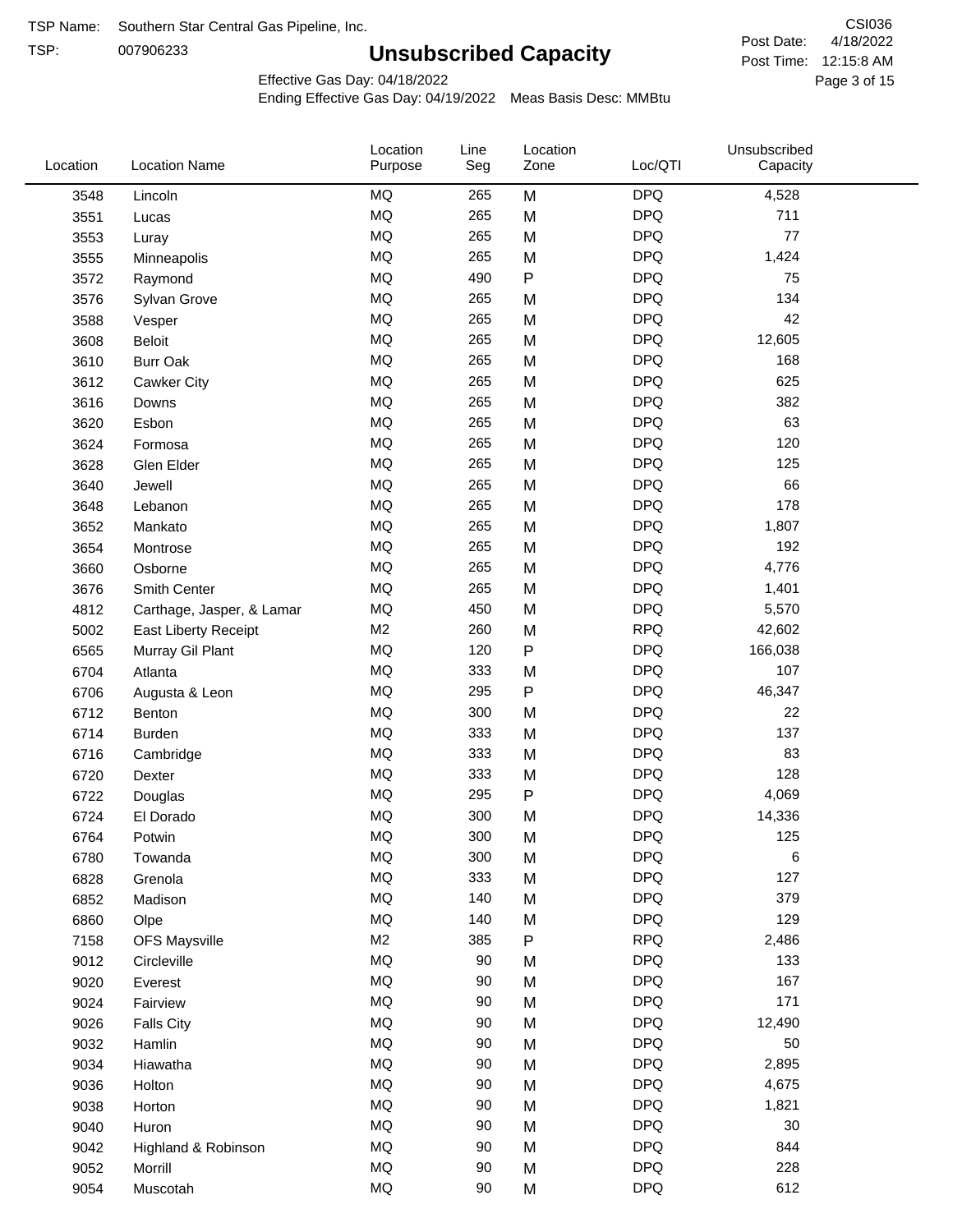TSP:

## **Unsubscribed Capacity**

4/18/2022 Page 4 of 15 Post Time: 12:15:8 AM CSI036 Post Date:

Effective Gas Day: 04/18/2022

| Location | <b>Location Name</b>            | Location<br>Purpose | Line<br>Seg | Location<br>Zone | Loc/QTI    | Unsubscribed<br>Capacity |  |
|----------|---------------------------------|---------------------|-------------|------------------|------------|--------------------------|--|
| 9057     | Netawaka                        | <b>MQ</b>           | 90          | M                | <b>DPQ</b> | 48                       |  |
| 9059     | Nortonville & Winchester        | MQ                  | 180         | M                | <b>DPQ</b> | 12                       |  |
| 9064     | Oskaloosa                       | <b>MQ</b>           | 180         | M                | <b>DPQ</b> | 177                      |  |
| 9066     | Ozawkie                         | <b>MQ</b>           | 180         | M                | <b>DPQ</b> | 231                      |  |
| 9075     | Reserve                         | <b>MQ</b>           | 90          | M                | <b>DPQ</b> | 72                       |  |
| 9079     | Sabetha                         | <b>MQ</b>           | 90          | M                | <b>DPQ</b> | 11,276                   |  |
| 9091     | <b>Valley Falls</b>             | MQ                  | 180         | M                | <b>DPQ</b> | 1,271                    |  |
| 9093     | Wathena, Elwood & Troy          | <b>MQ</b>           | 250         | M                | <b>DPQ</b> | 6,996                    |  |
| 9095     | Whiting                         | MQ                  | 90          | M                | <b>DPQ</b> | 40                       |  |
| 9097     | Willis                          | <b>MQ</b>           | 90          | M                | <b>DPQ</b> | 208                      |  |
| 9657     | South Glavin, KS TB             | <b>MQ</b>           | 145         | M                | <b>DPQ</b> | 36,000                   |  |
| 9835     | Hutchinson                      | MQ                  | 490         | P                | <b>DPQ</b> | 279                      |  |
| 10731    | Chelin Pld                      | M <sub>2</sub>      | 315         | P                | <b>RPQ</b> | 12,086                   |  |
| 10847    | Olathe, KS East TB              | <b>MQ</b>           | 145         | M                | <b>DPQ</b> | 1,000                    |  |
| 10997    | EGT Jane - Receipt              | M <sub>2</sub>      | 423         | M                | <b>RPQ</b> | 146,982                  |  |
| 11138    | Anr Brown Emergency             | M <sub>2</sub>      | 90          | M                | <b>RPQ</b> | 23,860                   |  |
| 11377    | Transwestern Canadian - Rec.    | M <sub>2</sub>      | 458         | P                | <b>RPQ</b> | 56,705                   |  |
| 11435    | <b>OkTex Marsh Interconnect</b> | M <sub>2</sub>      | 458         | Ρ                | <b>RPQ</b> | 47,447                   |  |
| 11704    | Alba-Purcell-Neck City          | <b>MQ</b>           | 450         | M                | <b>DPQ</b> | 77                       |  |
| 11709    | Carl Junction                   | <b>MQ</b>           | 260         | M                | <b>DPQ</b> | 3,766                    |  |
| 11712    | Carterville                     | <b>MQ</b>           | 450         | M                | <b>DPQ</b> | 6,134                    |  |
| 11716    | Duenweg                         | <b>MQ</b>           | 450         | M                | <b>DPQ</b> | 1,984                    |  |
| 11740    | Joplin-Galloway                 | <b>MQ</b>           | 450         | M                | <b>DPQ</b> | 44,900                   |  |
| 11772    | <b>Reddings Mill</b>            | <b>MQ</b>           | 225         | M                | <b>DPQ</b> | 370                      |  |
| 11776    | Saginaw                         | <b>MQ</b>           | 450         | M                | <b>DPQ</b> | 82                       |  |
| 11778    | Smithfield                      | <b>MQ</b>           | 260         | M                | <b>DPQ</b> | 50                       |  |
| 11779    | <b>Stones Corner</b>            | <b>MQ</b>           | 450         | M                | <b>DPQ</b> | 67                       |  |
| 11792    | Webb City                       | <b>MQ</b>           | 450         | M                | <b>DPQ</b> | 3,052                    |  |
| 12723    | DCP - Kingfisher                | M <sub>2</sub>      | 400         | P                | <b>RPQ</b> | 12,876                   |  |
| 12782    | Herndon Pld                     | M <sub>2</sub>      | 333         | M                | <b>RPQ</b> | 2,822                    |  |
| 13011    | <b>OGT Mutual</b>               | M <sub>2</sub>      | 458         | Ρ                | <b>RPQ</b> | 102,797                  |  |
| 13144    | Own Resources - Waverly         | M <sub>2</sub>      | 490         | P                | <b>RPQ</b> | 29,475                   |  |
| 13194    | <b>Superior Carney Plant</b>    | M <sub>2</sub>      | 390         | Ρ                | <b>RPQ</b> | 36,616                   |  |
| 13565    | St. Francis                     | M <sub>2</sub>      | 490         | Ρ                | <b>RPQ</b> | 17,798                   |  |
| 13604    | Olathe, KS Naval Base TB        | MQ                  | 190         | M                | <b>DPQ</b> | 4,000                    |  |
| 13644    | Kansas City, Kansas             | MQ                  | 115         | M                | <b>DPQ</b> | 170,108                  |  |
| 13735    | State Line Pld                  | M <sub>2</sub>      | 490         | Ρ                | <b>RPQ</b> | 15,750                   |  |
| 13745    | Kansas City, MO                 | MQ                  | 195         | M                | <b>DPQ</b> | 165,756                  |  |
| 13746    | Grain Valley & Lake Lotawana    | MQ                  | 235         | M                | <b>DPQ</b> | 193,050                  |  |
| 13747    | Kentucky Avenue                 | MQ                  | 235         | M                | <b>DPQ</b> | 60,000                   |  |
| 13748    | 47th & 71st & Stateline         | MQ                  | 115         | M                | <b>DPQ</b> | 267,453                  |  |
| 13906    | Bonny Reservoir Pld             | M <sub>2</sub>      | 490         | Ρ                | <b>RPQ</b> | 44,606                   |  |
| 14027    | Mullendore Pld                  | M <sub>2</sub>      | 335         | Ρ                | <b>RPQ</b> | 6,646                    |  |
| 14155    | Chase County Pld                | M <sub>2</sub>      | 140         | M                | <b>RPQ</b> | 3,841                    |  |
| 14377    | DCP Mustang Plt                 | M <sub>2</sub>      | 340         | Ρ                | <b>RPQ</b> | 11,744                   |  |
| 14391    | <b>REP - North Williams</b>     | M <sub>2</sub>      | 495         | M                | <b>RPQ</b> | 32,434                   |  |
| 14513    | Cimarron Pipeline               | M <sub>2</sub>      | 315         | Ρ                | <b>RPQ</b> | 9,761                    |  |
| 14872    | Own Resources - Wray            | M <sub>2</sub>      | 490         | Ρ                | <b>RPQ</b> | 16,513                   |  |
| 14965    | CIG Riner                       | M <sub>2</sub>      | 490         | Ρ                | <b>RPQ</b> | 51,538                   |  |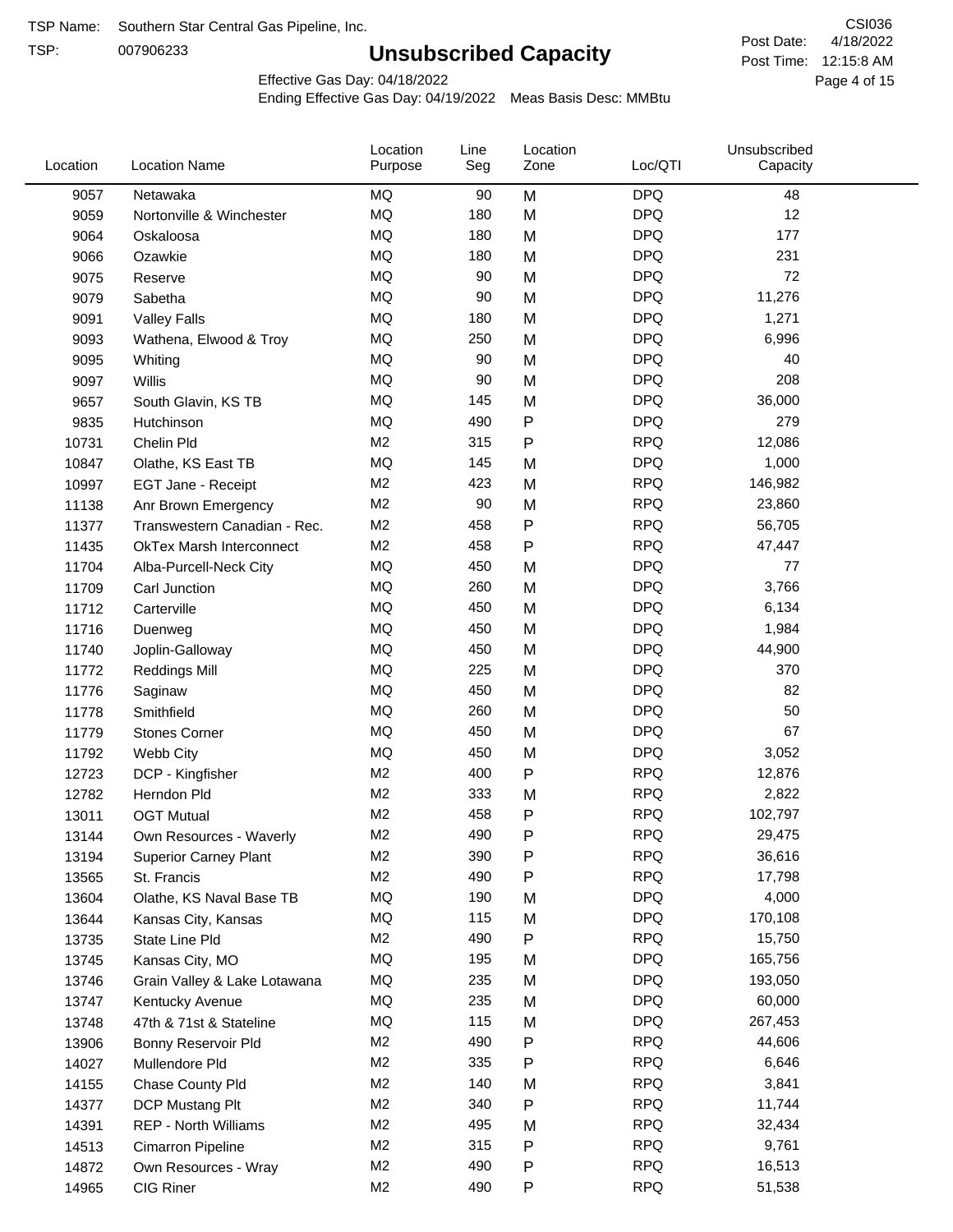TSP:

## **Unsubscribed Capacity**

4/18/2022 Page 5 of 15 Post Time: 12:15:8 AM CSI036 Post Date:

Effective Gas Day: 04/18/2022

| Location | <b>Location Name</b>               | Location<br>Purpose | Line<br>Seg | Location<br>Zone | Loc/QTI    | Unsubscribed<br>Capacity |  |
|----------|------------------------------------|---------------------|-------------|------------------|------------|--------------------------|--|
| 14971    | <b>KGST Ark River</b>              | M <sub>2</sub>      | 130         | $\sf P$          | <b>RPQ</b> | 56,934                   |  |
| 15011    | <b>EOIT Noble</b>                  | M <sub>2</sub>      | 400         | $\mathsf{P}$     | <b>RPQ</b> | 46,050                   |  |
| 15012    | Cleveland Mo                       | <b>MQ</b>           | 235         | M                | <b>DPQ</b> | 26                       |  |
| 15020    | East Lynne & Garden City           | <b>MQ</b>           | 235         | M                | <b>DPQ</b> | 830                      |  |
| 15024    | Freeman                            | <b>MQ</b>           | 235         | M                | <b>DPQ</b> | 76                       |  |
| 15032    | Holden                             | <b>MQ</b>           | 235         | M                | <b>DPQ</b> | 4,017                    |  |
| 15044    | Kingsville                         | <b>MQ</b>           | 235         | M                | <b>DPQ</b> | 41                       |  |
| 15050    | Lone Jack                          | <b>MQ</b>           | 235         | M                | <b>DPQ</b> | 288                      |  |
| 15064    | Peculiar                           | <b>MQ</b>           | 235         | M                | <b>DPQ</b> | 2,265                    |  |
| 15066    | <b>Pleasant Hill</b>               | <b>MQ</b>           | 235         | M                | <b>DPQ</b> | 4,776                    |  |
| 15117    | Hulah                              | M <sub>2</sub>      | 335         | ${\sf P}$        | <b>RPQ</b> | 2,730                    |  |
| 15142    | <b>EOIT McClain</b>                | M <sub>2</sub>      | 385         | $\mathsf{P}$     | <b>RPQ</b> | 91,338                   |  |
| 15216    | Dearborn MO                        | MQ                  | 250         | M                | <b>DPQ</b> | 1,372                    |  |
| 15223    | Nimrod                             | M <sub>2</sub>      | 340         | ${\sf P}$        | <b>RPQ</b> | 23,446                   |  |
| 15236    | Questar Skull Creek                | M <sub>2</sub>      | 490         | ${\sf P}$        | <b>RPQ</b> | 49,874                   |  |
| 15253    | DCP - Cimarron Plant               | M <sub>2</sub>      | 458         | $\mathsf{P}$     | <b>RPQ</b> | 117,425                  |  |
| 15256    | New Market & Trimble               | <b>MQ</b>           | 250         | M                | <b>DPQ</b> | 92                       |  |
| 15266    | <b>CIG Floris</b>                  | M <sub>2</sub>      | 315         | $\mathsf{P}$     | <b>RPQ</b> | 81,012                   |  |
| 15300    | <b>OFS Stateline</b>               | M <sub>2</sub>      | 458         | ${\sf P}$        | <b>RPQ</b> | 48,284                   |  |
| 15343    | St. Francis Pld                    | M <sub>2</sub>      | 490         | ${\sf P}$        | <b>RPQ</b> | 13,960                   |  |
| 15405    | Golden Gas Pld                     | M <sub>2</sub>      | 315         | $\mathsf{P}$     | <b>RPQ</b> | 25,274                   |  |
| 15430    | Velma Gas Plant                    | M <sub>2</sub>      | 385         | $\mathsf{P}$     | <b>RPQ</b> | 53,846                   |  |
| 15433    | Scout - Satanta                    | M <sub>2</sub>      | 130         | ${\sf P}$        | <b>RPQ</b> | 185,442                  |  |
| 15857    | DCP - Sholem                       | M <sub>2</sub>      | 385         | $\mathsf{P}$     | <b>RPQ</b> | 2,182                    |  |
| 15907    | Cowley Gas Systems, LLC            | M <sub>2</sub>      | 333         | M                | <b>RPQ</b> | 3,084                    |  |
| 16013    | South Olathe TB                    | MQ                  | 145         | M                | <b>DPQ</b> | 24,000                   |  |
| 16289    | Scout - Jayhawk                    | M <sub>2</sub>      | 130         | $\mathsf{P}$     | <b>RPQ</b> | 125,886                  |  |
| 16294    | Wamsutter - Echo Springs           | M <sub>2</sub>      | 490         | ${\sf P}$        | <b>RPQ</b> | 223,278                  |  |
| 16376    | Salt Plains Storage                | M <sub>2</sub>      | 315         | $\mathsf{P}$     | <b>RPQ</b> | 225,257                  |  |
| 16453    | <b>ETC Texas Pipeline Beaver</b>   | M <sub>2</sub>      | 315         | ${\sf P}$        | <b>RPQ</b> | 86,510                   |  |
| 16478    | Envirotek Fuel Systems Inc         | M <sub>2</sub>      | 497         | P                | <b>RPQ</b> | 4,818                    |  |
| 16508    | Blue Jacket                        | MQ                  | 225         | M                | <b>DPQ</b> | 81                       |  |
| 16516    | Commerce                           | MQ                  | 225         | M                | <b>DPQ</b> | 6,869                    |  |
| 16532    | Hockerville                        | MQ                  | 225         | M                | <b>DPQ</b> | 219                      |  |
| 16534    | Quapaw                             | M <sub>2</sub>      | 225         | M                | <b>RPQ</b> | 29,362                   |  |
| 16552    | Miami                              | MQ                  | 225         | M                | <b>DPQ</b> | 28,664                   |  |
| 16562    | Republican                         | M <sub>2</sub>      | 490         | P                | <b>RPQ</b> | 108,219                  |  |
| 16568    | Quapaw                             | MQ                  | 225         | M                | <b>DPQ</b> | 342                      |  |
| 16582    | EnergyVest - W Lenapah             | M <sub>2</sub>      | 225         | M                | <b>RPQ</b> | 17,625                   |  |
| 16583    | Cranor Tap                         | M <sub>2</sub>      | 497         | Ρ                | <b>RPQ</b> | 6,060                    |  |
| 16584    | Oneok Westex Hemphill              | M <sub>2</sub>      | 458         | P                | <b>RPQ</b> | 54,887                   |  |
| 16592    | <b>TIGT Sugar Creek</b>            | M <sub>2</sub>      | 235         | M                | <b>RPQ</b> | 15,186                   |  |
| 16593    | <b>TIGT Glavin</b>                 | M <sub>2</sub>      | 190         | M                | <b>RPQ</b> | 113,678                  |  |
| 16604    | Osage Hills                        | M <sub>2</sub>      | 357         | Ρ                | <b>RPQ</b> | 10,303                   |  |
| 16620    | ETC Texas Pipeline Canadian        | M <sub>2</sub>      | 458         | Ρ                | <b>RPQ</b> | 39,194                   |  |
| 16621    | <b>ETC Texas Pipeline Hemphill</b> | M <sub>2</sub>      | 458         | P                | <b>RPQ</b> | 61,340                   |  |
| 16667    | ECQ Pipeline - Powell              | M <sub>2</sub>      | 117         | M                | <b>RPQ</b> | 13,610                   |  |
| 16679    | Fox Plant                          | M <sub>2</sub>      | 385         | P                | <b>RPQ</b> | 5,174                    |  |
| 16746    | Roxanna                            | M <sub>2</sub>      | 495         | M                | <b>RPQ</b> | 4,505                    |  |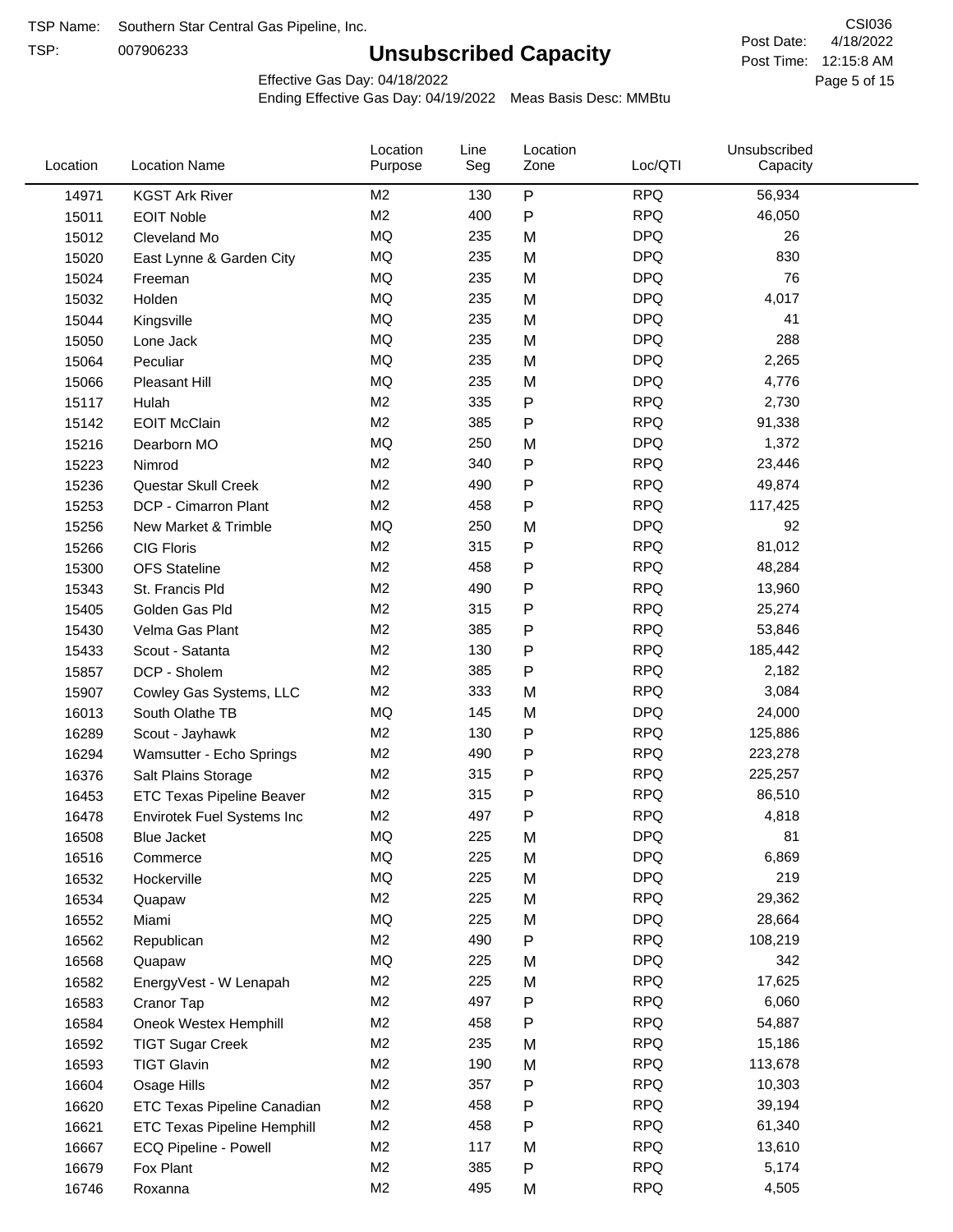TSP:

## **Unsubscribed Capacity**

4/18/2022 Page 6 of 15 Post Time: 12:15:8 AM CSI036 Post Date:

Effective Gas Day: 04/18/2022

| Location | <b>Location Name</b>             | Location<br>Purpose | Line<br>Seg | Location<br>Zone | Loc/QTI    | Unsubscribed<br>Capacity |  |
|----------|----------------------------------|---------------------|-------------|------------------|------------|--------------------------|--|
| 16747    | RedBud-Thayer Tap                | M <sub>2</sub>      | 495         | M                | <b>RPQ</b> | 4,872                    |  |
| 16750    | Dilworth Rms                     | M <sub>2</sub>      | 333         | P                | <b>RPQ</b> | 5,334                    |  |
| 16757    | River Rock - Fireside            | M <sub>2</sub>      | 495         | M                | <b>RPQ</b> | 66,400                   |  |
| 16774    | River Rock - E Lenapah           | M <sub>2</sub>      | 225         | M                | <b>RPQ</b> | 17,605                   |  |
| 16794    | <b>NNG Kiowa</b>                 | M <sub>2</sub>      | 130         | P                | <b>RPQ</b> | 73,872                   |  |
| 16798    | <b>Endeavor Energy Resources</b> | M <sub>2</sub>      | 225         | M                | <b>RPQ</b> | 9,982                    |  |
| 16802    | Sunwest                          | M <sub>2</sub>      | 117         | M                | <b>RPQ</b> | 6,183                    |  |
| 16806    | Bluco- East Wann                 | M <sub>2</sub>      | 225         | M                | <b>RPQ</b> | 8,850                    |  |
| 16807    | Bitter Creek Eckley Pld-Yuma     | M <sub>2</sub>      | 490         | P                | <b>RPQ</b> | 35,096                   |  |
| 16812    | <b>RiverGas</b>                  | M <sub>2</sub>      | 95          | M                | <b>RPQ</b> | 5,590                    |  |
| 16813    | Cheyenne Plains - Sand Dune      | M <sub>2</sub>      | 130         | P                | <b>RPQ</b> | 385,434                  |  |
| 16817    | <b>Midwest Energy</b>            | M <sub>2</sub>      | 495         | M                | <b>RPQ</b> | 7,179                    |  |
| 16819    | River Rock- Keeton               | M <sub>2</sub>      | 225         | M                | <b>RPQ</b> | 9,535                    |  |
| 16820    | Superior - Hemphill              | M <sub>2</sub>      | 458         | Ρ                | <b>RPQ</b> | 50,052                   |  |
| 16821    | Yuma West                        | M <sub>2</sub>      | 490         | P                | <b>RPQ</b> | 15,688                   |  |
| 16822    | Jayhawk PLD                      | M <sub>2</sub>      | 95          | M                | <b>RPQ</b> | 4,292                    |  |
| 16824    | Coon Creek                       | M <sub>2</sub>      | 497         | P                | <b>RPQ</b> | 8,858                    |  |
| 16835    | Shiloh                           | M <sub>2</sub>      | 495         | M                | <b>RPQ</b> | 8,573                    |  |
| 16836    | Evergy - South Harper            | MQ                  | 235         | M                | <b>DPQ</b> | 86,400                   |  |
| 16837    | <b>EKAE Ethanol Plant</b>        | MQ                  | 496         | M                | <b>DPQ</b> | 1,397                    |  |
| 16840    | Nearman Creek Power Plant        | MQ                  | 195         | M                | <b>DPQ</b> | 28,800                   |  |
| 16844    | <b>Montgomery County</b>         | M <sub>2</sub>      | 260         | M                | <b>RPQ</b> | 8,000                    |  |
| 16848    | Colt-Liberty                     | M <sub>2</sub>      | 260         | M                | <b>RPQ</b> | 4,000                    |  |
| 16849    | City of Mulvane Power Plant      | MQ                  | 120         | P                | <b>DPQ</b> | 2,880                    |  |
| 16850    | Escalera - Cow Creek             | M <sub>2</sub>      | 490         | Ρ                | <b>RPQ</b> | 66,094                   |  |
| 16852    | Southeastern KS P/L Wilson       | M <sub>2</sub>      | 495         | M                | <b>RPQ</b> | 60,000                   |  |
| 16857    | Superior - Cashion               | M <sub>2</sub>      | 400         | Ρ                | <b>RPQ</b> | 10,482                   |  |
| 16862    | Superior - Perkins               | M <sub>2</sub>      | 390         | P                | <b>RPQ</b> | 21,660                   |  |
| 16865    | RedBud-Mound Valley              | M <sub>2</sub>      | 260         | M                | <b>RPQ</b> | 8,000                    |  |
| 16871    | <b>TIGT Grant</b>                | M <sub>2</sub>      | 130         | P                | <b>RPQ</b> | 50,000                   |  |
| 16872    | River Rock - Jayhawk             | M <sub>2</sub>      | 495         | M                | <b>RPQ</b> | 57,579                   |  |
| 16873    | Layne Energy Sycamore            | M <sub>2</sub>      | 495         | M                | <b>RPQ</b> | 15,000                   |  |
| 16875    | Crenshaw Road                    | MQ                  | 455         | M                | <b>DPQ</b> | 33,611                   |  |
| 16877    | Acme Energy Services, Inc.       | M <sub>2</sub>      | 260         | M                | <b>RPQ</b> | 8,000                    |  |
| 16880    | Cottonwood                       | M <sub>2</sub>      | 235         | M                | <b>RPQ</b> | 1,000                    |  |
| 16883    | Cherryvale Boorigie PLd          | M <sub>2</sub>      | 495         | M                | <b>RPQ</b> | 34,135                   |  |
| 16884    | Keystone Delivery                | MQ                  | 390         | Ρ                | <b>DPQ</b> | 6,067                    |  |
| 16890    | ADM/Deerfield                    | MQ                  | 95          | M                | <b>DPQ</b> | 6,078                    |  |
| 16891    | <b>KP Liberty</b>                | M <sub>2</sub>      | 260         | M                | <b>RPQ</b> | 8,300                    |  |
| 16897    | <b>REP - South Williams</b>      | M <sub>2</sub>      | 117         | M                | <b>RPQ</b> | 30,198                   |  |
| 16905    | NEOK Production Company,         | M <sub>2</sub>      | 225         | Μ                | <b>RPQ</b> | 7,970                    |  |
| 16908    | River Rock - Ft. Scott           | M <sub>2</sub>      | 495         | M                | <b>RPQ</b> | 54,600                   |  |
| 16911    | Evergy - Lake Road               | MQ                  | 250         | M                | <b>DPQ</b> | 34,400                   |  |
| 16912    | Targa - Waynoka                  | M <sub>2</sub>      | 315         | P                | <b>RPQ</b> | 157,111                  |  |
| 16916    | Kansas Ethanol, LLC              | MQ                  | 490         | P                | <b>DPQ</b> | 3,500                    |  |
| 16917    | Downstream Casino                | MQ                  | 225         | M                | <b>DPQ</b> | 1,510                    |  |
| 16918    | Show Me Ethanol                  | MQ                  | 425         | M                | <b>DPQ</b> | 6,623                    |  |
| 16922    | <b>Timberline Energy</b>         | M <sub>2</sub>      | 340         | P                | <b>RPQ</b> | 6,846                    |  |
| 16923    | <b>Mid-Continent Market</b>      | MQ                  | 120         | P                | <b>DPQ</b> | 30,000                   |  |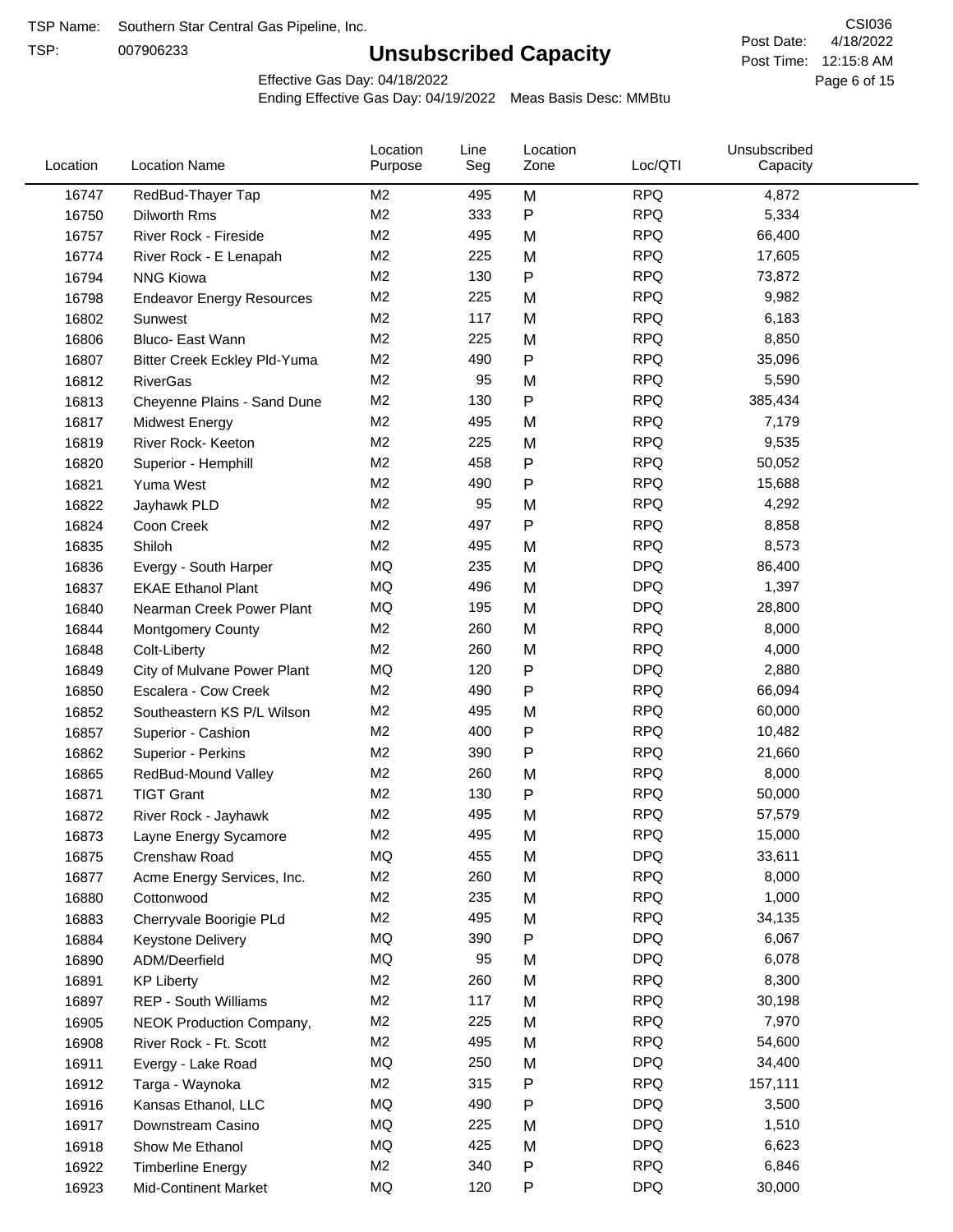TSP:

## **Unsubscribed Capacity**

4/18/2022 Page 7 of 15 Post Time: 12:15:8 AM CSI036 Post Date:

Effective Gas Day: 04/18/2022

| Location | <b>Location Name</b>                | Location<br>Purpose | Line<br>Seg | Location<br>Zone | Loc/QTI    | Unsubscribed<br>Capacity |  |
|----------|-------------------------------------|---------------------|-------------|------------------|------------|--------------------------|--|
| 16931    | Midwest Energy - Goodman            | MQ                  | 490         | P                | <b>DPQ</b> | 8,000                    |  |
| 16933    | Westar Emporia Energy               | MQ                  | 140         | M                | <b>DPQ</b> | 106,202                  |  |
| 16935    | River Rock - Graybill               | M <sub>2</sub>      | 260         | M                | <b>RPQ</b> | 23,168                   |  |
| 16941    | REP - Independence CDP              | M <sub>2</sub>      | 117         | M                | <b>RPQ</b> | 29,270                   |  |
| 16942    | <b>Big Timber</b>                   | M <sub>2</sub>      | 490         | Ρ                | <b>RPQ</b> | 49,356                   |  |
| 16945    | ETC Texas Pipeline Antelope         | M <sub>2</sub>      | 458         | Ρ                | <b>RPQ</b> | 110,000                  |  |
| 16949    | Summit Branson                      | MQ                  | 455         | M                | <b>DPQ</b> | 62,208                   |  |
| 16952    | Overland Park                       | MQ                  | 115         | M                | <b>DPQ</b> | 77,485                   |  |
| 16953    | Merriam                             | MQ                  | 115         | M                | <b>DPQ</b> | 123,624                  |  |
| 16955    | Mustang Gas Products, LLC           | M <sub>2</sub>      | 405         | P                | <b>RPQ</b> | 25,550                   |  |
| 16956    | Superior - Ford                     | M <sub>2</sub>      | 130         | Ρ                | <b>RPQ</b> | 17,375                   |  |
| 16962    | Summit Sedalia                      | MQ                  | 235         | M                | <b>DPQ</b> | 0                        |  |
| 16967    | Noble Energy - Lilli                | M <sub>2</sub>      | 490         | P                | <b>RPQ</b> | 40,863                   |  |
| 16972    | <b>ONG Norman</b>                   | MQ                  | 385         | Ρ                | <b>DPQ</b> | 40                       |  |
| 16975    | <b>Superior - Spring Creek</b>      | M <sub>2</sub>      | 315         | P                | <b>RPQ</b> | 7,680                    |  |
| 16976    | Bettis Asphalt & Construction       | MQ                  | 180         | M                | <b>DPQ</b> | 3,216                    |  |
| 16977    | <b>KGS Kansas Star Casino</b>       | MQ                  | 333         | P                | <b>DPQ</b> | 144                      |  |
| 16980    | <b>Black Hills Colwich</b>          | MQ                  | 120         | Ρ                | <b>DPQ</b> | 9,995                    |  |
| 16981    | Superior - Bellmon                  | M <sub>2</sub>      | 380         | Ρ                | <b>RPQ</b> | 63,800                   |  |
| 16983    | DCP Midstream - Ellis               | MQ                  | 458         | Ρ                | <b>DPQ</b> | 6,702                    |  |
| 16988    | Atmos Energy - W. Lawrence          | MQ                  | 180         | M                | <b>DPQ</b> | 127                      |  |
| 16991    | Williams Midstream North Alva       | <b>MQ</b>           | 315         | Ρ                | <b>DPQ</b> | 1,992                    |  |
| 16992    | <b>ONG Ottawa</b>                   | MQ                  | 225         | M                | <b>DPQ</b> | 0                        |  |
| 16993    | Farmer's Gas                        | MQ                  | 130         | Ρ                | <b>DPQ</b> | 9,000                    |  |
| 16996    | Scout Sublette Delivery             | MQ                  | 130         | Ρ                | <b>DPQ</b> | 100                      |  |
| 16997    | Devon Energy Medford Station        | M <sub>2</sub>      | 315         | Ρ                | <b>RPQ</b> | 30,000                   |  |
| 16998    | Cheyenne Light, Fuel and            | MQ                  | 490         | P                | <b>DPQ</b> | 90,800                   |  |
| 16999    | ETC - Crescent                      | M <sub>2</sub>      | 400         | Ρ                | <b>RPQ</b> | 35,000                   |  |
| 17000    | Bourbon County, KS -                | MQ                  | 95          | M                | <b>DPQ</b> | 1                        |  |
| 17003    | Sunflower Electric Rubart           | MQ                  | 130         | Ρ                | <b>DPQ</b> | 48,808                   |  |
| 17004    | <b>NGPL Beaver</b>                  | MQ                  | 315         | Ρ                | <b>DPQ</b> | 175,000                  |  |
| 17005    | ETC - Rose Valley (Delivery)        | MQ                  | 315         | P                | <b>DPQ</b> | 5,000                    |  |
| 17006    | ETC - Rose Valley                   | M <sub>2</sub>      | 315         | Ρ                | <b>RPQ</b> | 195,226                  |  |
| 17008    | <b>OMPA Lamb</b>                    | MQ                  | 335         | Ρ                | <b>DPQ</b> | 51,383                   |  |
| 17009    | <b>Grasslands Energy Centennial</b> | M <sub>2</sub>      | 490         | Ρ                | <b>RPQ</b> | 25,000                   |  |
| 17010    | Noble Keota Receipt                 | M <sub>2</sub>      | 490         | Ρ                | <b>RPQ</b> | 52,200                   |  |
| 17011    | Noble Keota Delivery                | MQ                  | 490         | Ρ                | <b>DPQ</b> | 52,200                   |  |
| 17013    | Enlink - Battle Ridge               | M <sub>2</sub>      | 390         | Ρ                | <b>RPQ</b> | 31,824                   |  |
| 17021    | <b>TIGT Yuma</b>                    | M <sub>2</sub>      | 490         | Ρ                | <b>RPQ</b> | 24,562                   |  |
| 17033    | Kickapoo Nation School              | MQ                  | 90          | M                | <b>DPQ</b> | 300                      |  |
| 17034    | ENVIA Energy Oklahoma City,         | MQ                  | 400         | Ρ                | <b>DPQ</b> | 3,888                    |  |
| 17035    | Ameren Columbia                     | MQ                  | 235         | M                | <b>DPQ</b> | 35,512                   |  |
| 17036    | <b>Coffeyville Resources</b>        | MQ                  | 260         | M                | <b>DPQ</b> | 39,992                   |  |
| 17050    | Atmos - Forest View                 | MQ                  | 190         | M                | <b>DPQ</b> | 4,058                    |  |
| 17052    | ONG NW Oklahoma City                | MQ                  | 340         | P                | <b>DPQ</b> | 39,000                   |  |
| 17054    | <b>ONG Guthrie</b>                  | MQ                  | 400         | Ρ                | <b>DPQ</b> | 4,799                    |  |
| 17055    | ETC Texas Pipeline Nash             | MQ                  | 458         | Ρ                | <b>DPQ</b> | 1,500                    |  |
| 17056    | Blue Mountain - Chisholm Trail      | M <sub>2</sub>      | 340         | Ρ                | <b>RPQ</b> | 72,000                   |  |
| 17057    | City of Tonkawa                     | MQ                  | 380         | P                | <b>DPQ</b> | 3,000                    |  |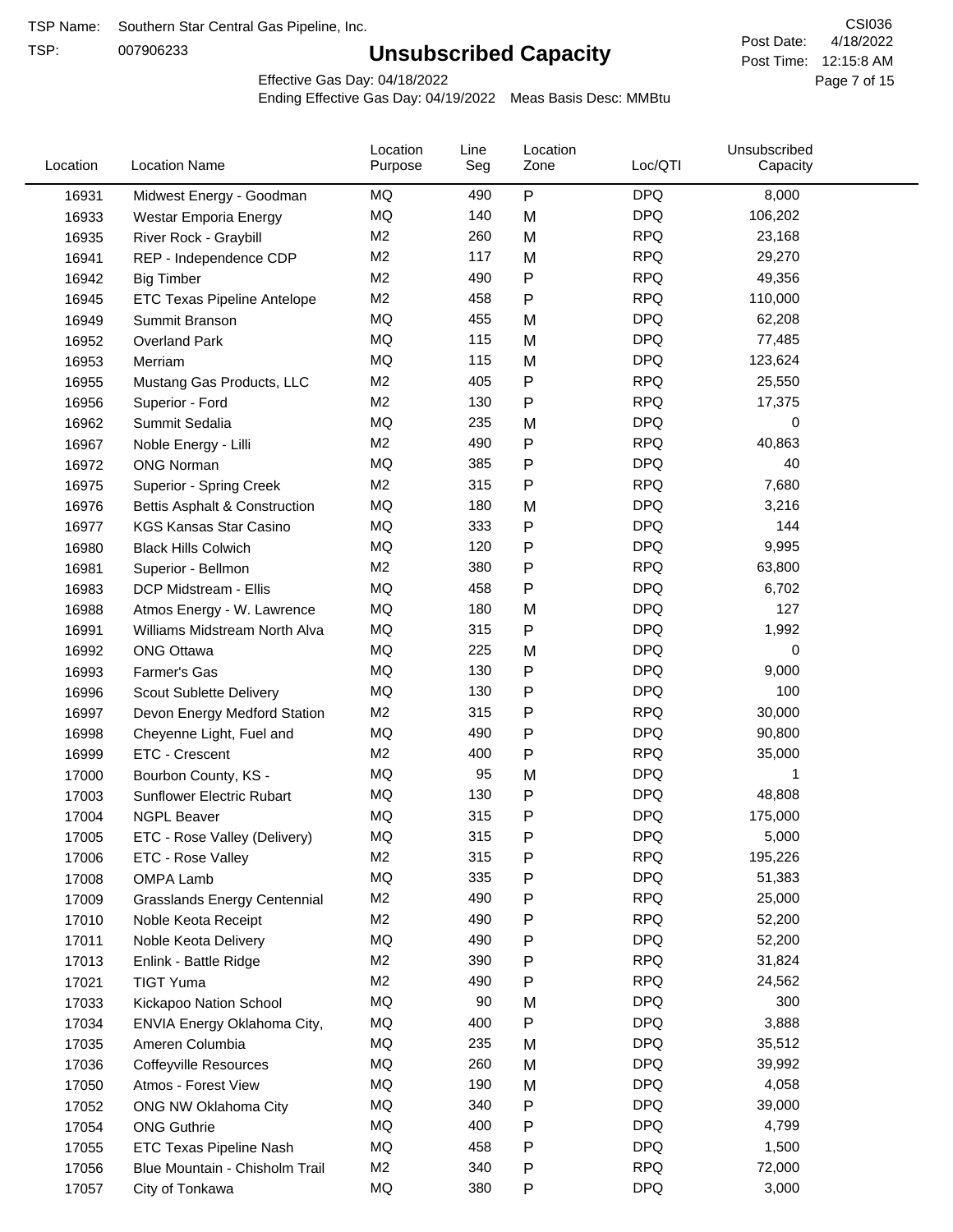TSP:

## **Unsubscribed Capacity**

4/18/2022 Page 8 of 15 Post Time: 12:15:8 AM CSI036 Post Date:

Unsubscribed

Effective Gas Day: 04/18/2022

Location

Ending Effective Gas Day: 04/19/2022 Meas Basis Desc: MMBtu

Line

Location

| Location | <b>Location Name</b>           | Purpose        | Seg | Zone | Loc/QTI    | Capacity |  |
|----------|--------------------------------|----------------|-----|------|------------|----------|--|
| 17058    | RPP - Hamm Landfill            | M <sub>2</sub> | 195 | M    | <b>RPQ</b> | 2,500    |  |
| 17060    | Atmos-Elk City                 | MQ             | 87  | M    | <b>DPQ</b> | 216      |  |
| 17064    | Koch - Enid                    | MQ             | 405 | P    | <b>DPQ</b> | 0        |  |
| 17065    | Canyon - Redcliff (Receipt)    | M <sub>2</sub> | 458 | Ρ    | <b>RPQ</b> | 180,000  |  |
| 17066    | Canyon - Redcliff (Delivery)   | MQ             | 458 | Ρ    | <b>DPQ</b> | 6,175    |  |
| 17067    | Blue Mountain - Chisholm Trail | M <sub>2</sub> | 340 | P    | <b>RPQ</b> | 70,000   |  |
| 17068    | <b>EOIT Alfalfa</b>            | M <sub>2</sub> | 458 | Ρ    | <b>RPQ</b> | 200,000  |  |
| 17069    | <b>NGPL Carter</b>             | MQ             | 385 | Ρ    | <b>DPQ</b> | 65,000   |  |
| 17080    | <b>ONEOK Bakken Pipeline</b>   | MQ             | 490 | Ρ    | <b>DPQ</b> | 360      |  |
| 17086    | NGPL - Mutual                  | <b>MQ</b>      | 458 | P    | <b>DPQ</b> | 150,000  |  |
| 17087    | REX-St.Joe                     | M <sub>2</sub> | 250 | M    | <b>RPQ</b> | 78,606   |  |
| 17091    | OGT - Maysville                | M <sub>2</sub> | 385 | P    | <b>RPQ</b> | 110,000  |  |
| 17096    | Northern Natural-Kiowa         | MQ             | 130 | Ρ    | <b>DPQ</b> | 100,000  |  |
| 17104    | Black Hills - Plevna, KS TB    | MQ             | 130 | Ρ    | <b>DPQ</b> | 480      |  |
| 17105    | WIC - Cheyenne Hub             | M <sub>2</sub> | 490 | P    | <b>RPQ</b> | 144,000  |  |
| 17113    | NGPL - Ford County Receipt     | M <sub>2</sub> | 130 | Ρ    | <b>RPQ</b> | 190,400  |  |
| 17119    | Waste Mgmt RNG Receipt         | M <sub>2</sub> | 400 | P    | <b>RPQ</b> | 2,976    |  |
| 17404    | Anderson                       | <b>MQ</b>      | 423 | M    | <b>DPQ</b> | 1,130    |  |
| 17406    | Ash Grove, Walnut Grove & Wil  | MQ             | 455 | M    | <b>DPQ</b> | 2,595    |  |
| 17408    | Aurora                         | MQ             | 455 | M    | <b>DPQ</b> | 850      |  |
| 17410    | <b>Billings Mo</b>             | MQ             | 455 | M    | <b>DPQ</b> | 2,918    |  |
| 17414    | Clever Mo                      | <b>MQ</b>      | 455 | M    | <b>DPQ</b> | 738      |  |
| 17416    | Crane Mo                       | <b>MQ</b>      | 455 | M    | <b>DPQ</b> | 2,944    |  |
| 17418    | Diamond                        | <b>MQ</b>      | 455 | M    | <b>DPQ</b> | 546      |  |
| 17426    | Freistatt                      | MQ             | 455 | M    | <b>DPQ</b> | 256      |  |
| 17430    | Goodman                        | MQ             | 423 | M    | <b>DPQ</b> | 625      |  |
| 17448    | Lanagan                        | MQ             | 423 | M    | <b>DPQ</b> | 337      |  |
| 17452    | Marionville                    | MQ             | 455 | M    | <b>DPQ</b> | 1,119    |  |
| 17454    | Monett                         | MQ             | 455 | M    | <b>DPQ</b> | 25,276   |  |
| 17456    | Mt Vernon & Verona             | MQ             | 455 | M    | <b>DPQ</b> | 4,407    |  |
| 17458    | Neosho                         | MQ             | 455 | M    | <b>DPQ</b> | 8,597    |  |
| 17460    | Noel & North Noel              | MQ             | 423 | M    | <b>DPQ</b> | 19,472   |  |
| 17462    | Nixa & Ozark                   | MQ             | 455 | M    | <b>DPQ</b> | 5,340    |  |
| 17464    | Pierce City                    | ΜQ             | 455 | M    | <b>DPQ</b> | 3,281    |  |
| 17466    | Pineville                      | MQ             | 423 | M    | <b>DPQ</b> | 302      |  |
| 17472    | Republic                       | MQ             | 455 | M    | <b>DPQ</b> | 883      |  |
| 17476    | Sarcoxie                       | MQ             | 455 | M    | <b>DPQ</b> | 2,828    |  |
| 17478    | Seneca                         | MQ             | 225 | M    | <b>DPQ</b> | 9,873    |  |
| 17492    | Wentworth                      | MQ             | 455 | M    | <b>DPQ</b> | 193      |  |
| 18328    | Goessel                        | MQ             | 140 | M    | <b>DPQ</b> | 62       |  |
| 18356    | Newton                         | MQ             | 120 | Ρ    | <b>DPQ</b> | 21,538   |  |
| 19000    | Scout Jayhawk Delivery         | MQ             | 130 | Ρ    | <b>DPQ</b> | 185,442  |  |
| 19548    | Lyndon                         | MQ             | 140 | M    | <b>DPQ</b> | 655      |  |
| 19552    | Melvern                        | MQ             | 493 | M    | <b>DPQ</b> | 42       |  |
| 19554    | Michigan Valley                | MQ             | 140 | M    | <b>DPQ</b> | 339      |  |
| 19564    | Pomona                         | MQ             | 140 | M    | <b>DPQ</b> | 1,579    |  |
| 19568    | Quenemo                        | MQ             | 140 | M    | <b>DPQ</b> | 255      |  |
| 19576    | Scranton                       | MQ             | 140 | M    | <b>DPQ</b> | 632      |  |
| 19608    | Baldwin                        | $\sf{MQ}$      | 180 | M    | <b>DPQ</b> | 2,754    |  |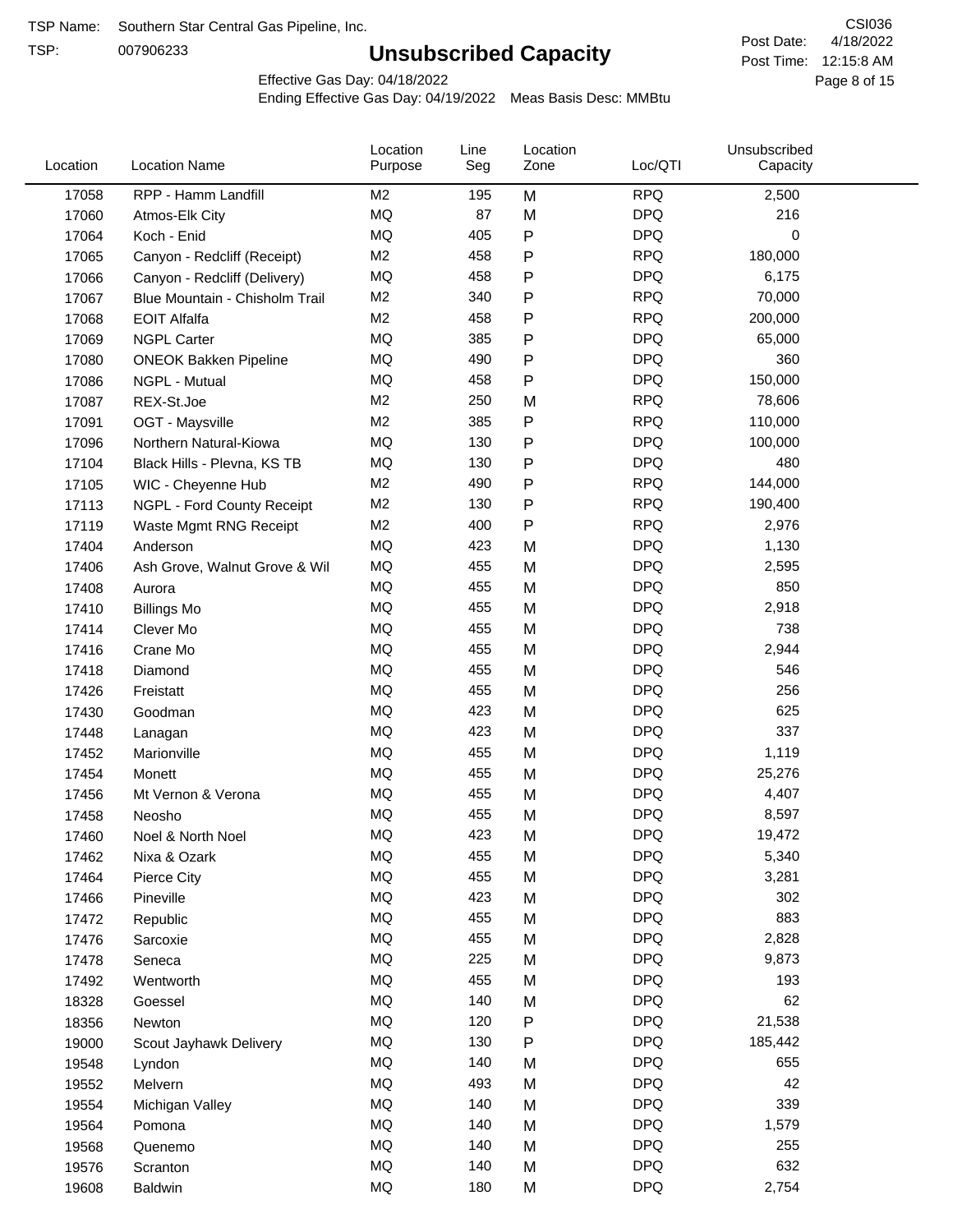TSP:

## **Unsubscribed Capacity**

4/18/2022 Page 9 of 15 Post Time: 12:15:8 AM CSI036 Post Date:

Effective Gas Day: 04/18/2022

| Location | <b>Location Name</b>  | Location<br>Purpose | Line<br>Seg | Location<br>Zone | Loc/QTI    | Unsubscribed<br>Capacity |
|----------|-----------------------|---------------------|-------------|------------------|------------|--------------------------|
| 19620    | Edgerton              | <b>MQ</b>           | 190         | M                | <b>DPQ</b> | 14                       |
| 19628    | Gardner               | MQ                  | 190         | M                | <b>DPQ</b> | 2,755                    |
| 19648    | Lecompton             | <b>MQ</b>           | 180         | M                | <b>DPQ</b> | 109                      |
| 19650    | Le Loup               | <b>MQ</b>           | 190         | M                | <b>DPQ</b> | 37                       |
| 19660    | Ottawa                | <b>MQ</b>           | 493         | M                | <b>DPQ</b> | 6,129                    |
| 19664    | Perry                 | <b>MQ</b>           | 180         | M                | <b>DPQ</b> | 407                      |
| 19666    | Princeton             | MQ                  | 496         | M                | <b>DPQ</b> | 130                      |
| 19672    | Richmond              | <b>MQ</b>           | 496         | M                | <b>DPQ</b> | 374                      |
| 19676    | Scipio                | <b>MQ</b>           | 496         | M                | <b>DPQ</b> | 27                       |
| 19678    | Somerset & Rural      | <b>MQ</b>           | 235         | M                | <b>DPQ</b> | 291                      |
| 19684    | Tonganoxie            | MQ                  | 195         | M                | <b>DPQ</b> | 7,420                    |
| 19690    | Wellsville            | <b>MQ</b>           | 190         | M                | <b>DPQ</b> | 2,007                    |
| 20709    | <b>Bronson Etc</b>    | MQ                  | 95          | M                | <b>DPQ</b> | 360                      |
| 20712    | Carlyle               | <b>MQ</b>           | 495         | M                | <b>DPQ</b> | 26                       |
| 20714    | Cherryvale            | <b>MQ</b>           | 495         | M                | <b>DPQ</b> | 586                      |
| 20716    | Colony                | MQ                  | 50          | M                | <b>DPQ</b> | 2,347                    |
| 20720    | Dennis                | <b>MQ</b>           | 495         | M                | <b>DPQ</b> | 54                       |
| 20725    | Erie                  | <b>MQ</b>           | 495         | M                | <b>DPQ</b> | 409                      |
| 20730    | Gas City & La Harpe   | <b>MQ</b>           | 495         | M                | <b>DPQ</b> | 1,457                    |
| 20764    | Parsons               | <b>MQ</b>           | 495         | M                | <b>DPQ</b> | 19,497                   |
| 20766    | Petrolia              | MQ                  | 495         | M                | <b>DPQ</b> | 18                       |
| 20768    | Piqua                 | MQ                  | 220         | M                | <b>DPQ</b> | 84                       |
| 20775    | South Mound           | <b>MQ</b>           | 495         | M                | <b>DPQ</b> | 45                       |
| 20785    | Thayer                | <b>MQ</b>           | 495         | M                | <b>DPQ</b> | 88                       |
| 20788    | Walnut & St Paul      | MQ                  | 95          | M                | <b>DPQ</b> | 658                      |
| 20792    | Welda                 | <b>MQ</b>           | 495         | M                | <b>DPQ</b> | 1,122                    |
| 21008    | <b>Baxter Springs</b> | <b>MQ</b>           | 225         | M                | <b>DPQ</b> | 1,830                    |
| 21015    | Columbus              | MQ                  | 260         | M                | <b>DPQ</b> | 2,639                    |
| 21018    | Crestline             | MQ                  | 260         | M                | <b>DPQ</b> | 156                      |
| 21021    | Fort Scott            | MQ                  | 95          | M                | <b>DPQ</b> | 31,139                   |
| 21024    | Galena & Empire City  | MQ                  | 260         | M                | <b>DPQ</b> | 3,023                    |
| 21048    | Lowell                | MQ                  | 225         | M                | <b>DPQ</b> | 52                       |
| 21055    | N Riverton            | MQ                  | 260         | M                | <b>DPQ</b> | 148                      |
| 21060    | Oswego                | $\sf{MQ}$           | 260         | M                | <b>DPQ</b> | 2,588                    |
| 21080    | Treece                | MQ                  | 225         | M                | <b>DPQ</b> | 473                      |
| 23576    | St Joseph             | MQ                  | 250         | M                | <b>DPQ</b> | 88,184                   |
| 24228    | Grantville            | MQ                  | 180         | M                | <b>DPQ</b> | 207                      |
| 24252    | Meriden               | MQ                  | 180         | M                | <b>DPQ</b> | 177                      |
| 24276    | Shawnee Heights       | $\sf{MQ}$           | 180         | M                | <b>DPQ</b> | 696                      |
| 24280    | Topeka                | MQ                  | 180         | M                | <b>DPQ</b> | 152,652                  |
| 26304    | Alma                  | MQ                  | 425         | M                | <b>DPQ</b> | 95                       |
| 26308    | Blackburn             | MQ                  | 425         | M                | <b>DPQ</b> | 163                      |
| 26312    | Carrollton            | MQ                  | 425         | M                | <b>DPQ</b> | 2,523                    |
| 26314    | Concordia             | MQ                  | 425         | M                | <b>DPQ</b> | 1,576                    |
| 26316    | Corder                | MQ                  | 425         | M                | <b>DPQ</b> | 11                       |
| 26325    | Emma                  | MQ                  | 425         | M                | <b>DPQ</b> | 206                      |
| 26332    | Higginsville          | MQ                  | 425         | M                | <b>DPQ</b> | 28,860                   |
| 26344    | Knobnoster            | $\sf{MQ}$           | 235         | M                | <b>DPQ</b> | 16,700                   |
| 26348    | La Monte              | MQ                  | 235         | M                | <b>DPQ</b> | 111                      |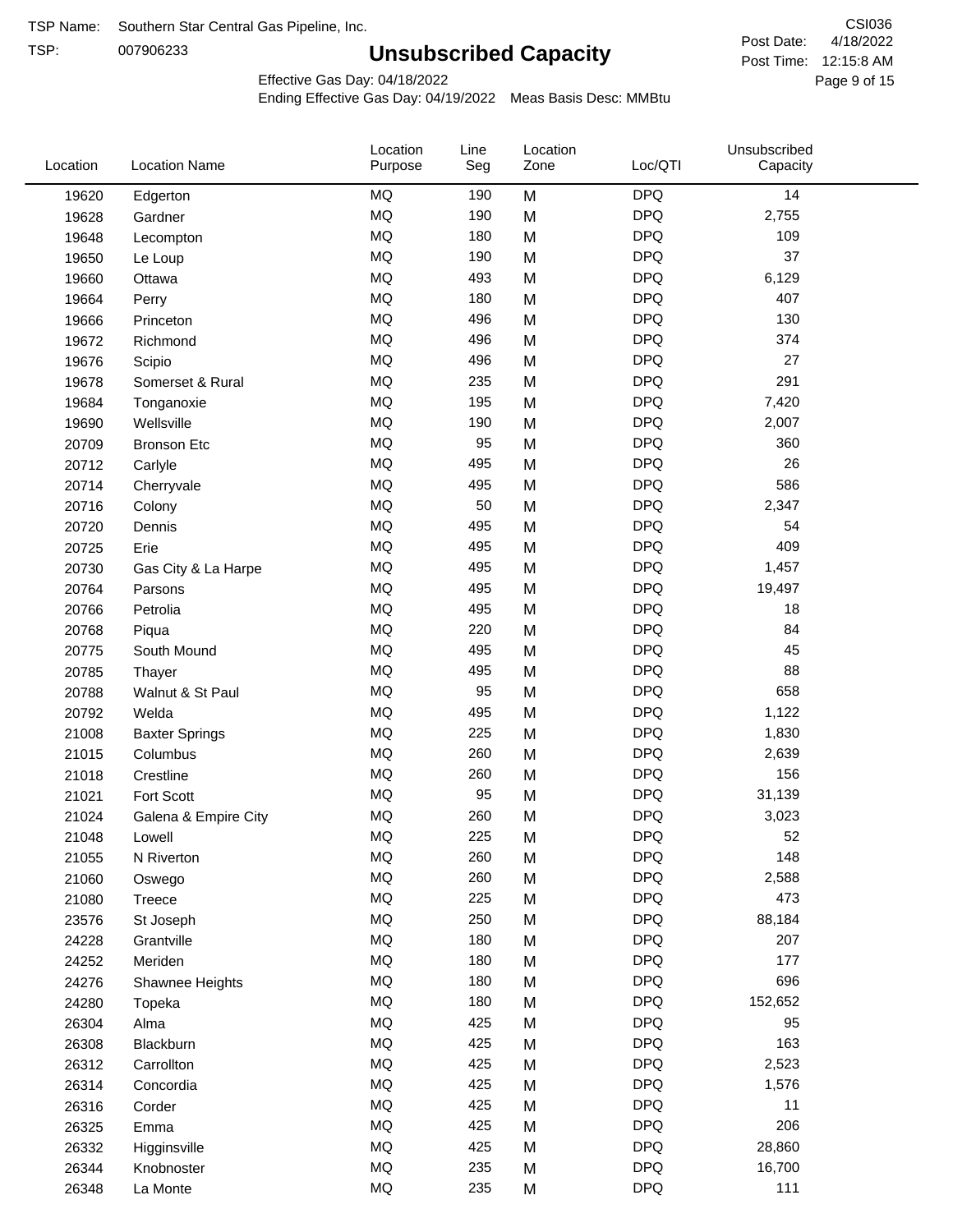TSP:

## **Unsubscribed Capacity**

4/18/2022 Page 10 of 15 Post Time: 12:15:8 AM CSI036 Post Date:

Effective Gas Day: 04/18/2022

| Location | <b>Location Name</b>          | Location<br>Purpose | Line<br>Seg | Location<br>Zone | Loc/QTI    | Unsubscribed<br>Capacity |  |
|----------|-------------------------------|---------------------|-------------|------------------|------------|--------------------------|--|
| 26352    | Mt Leonard                    | <b>MQ</b>           | 425         | M                | <b>DPQ</b> | 167                      |  |
| 26356    | Norborne                      | MQ                  | 425         | M                | <b>DPQ</b> | 1,901                    |  |
| 26376    | Slater                        | <b>MQ</b>           | 425         | M                | <b>DPQ</b> | 471                      |  |
| 26378    | <b>Sweet Springs</b>          | <b>MQ</b>           | 425         | M                | <b>DPQ</b> | 584                      |  |
| 26392    | Warrensburg                   | <b>MQ</b>           | 235         | M                | <b>DPQ</b> | 10,551                   |  |
| 26394    | Waverly                       | <b>MQ</b>           | 425         | M                | <b>DPQ</b> | 378                      |  |
| 27015    | <b>Belle Plaine</b>           | MQ                  | 333         | P                | <b>DPQ</b> | 150                      |  |
| 27020    | <b>Bentley</b>                | <b>MQ</b>           | 120         | P                | <b>DPQ</b> | 217                      |  |
| 27035    | Derby                         | <b>MQ</b>           | 120         | P                | <b>DPQ</b> | 7,759                    |  |
| 27040    | Andover                       | <b>MQ</b>           | 300         | M                | <b>DPQ</b> | 166                      |  |
| 27050    | Haysville                     | <b>MQ</b>           | 120         | P                | <b>DPQ</b> | 9,455                    |  |
| 27060    | Mulvane                       | <b>MQ</b>           | 120         | P                | <b>DPQ</b> | 9,778                    |  |
| 27065    | Rose Hill                     | <b>MQ</b>           | 295         | P                | <b>DPQ</b> | 5,386                    |  |
| 27070    | Sedgwick                      | <b>MQ</b>           | 120         | P                | <b>DPQ</b> | 7,149                    |  |
| 27080    | Udall                         | <b>MQ</b>           | 333         | P                | <b>DPQ</b> | 538                      |  |
| 27085    | <b>Valley Center</b>          | <b>MQ</b>           | 120         | P                | <b>DPQ</b> | 51,875                   |  |
| 27092    | Wichita                       | <b>MQ</b>           | 120         | P                | <b>DPQ</b> | 259,947                  |  |
| 29001    | Atchison                      | <b>MQ</b>           | 90          | M                | <b>DPQ</b> | 20,786                   |  |
| 29002    | Emporia                       | <b>MQ</b>           | 140         | M                | <b>DPQ</b> | 15,524                   |  |
| 29003    | Leavenworth                   | <b>MQ</b>           | 195         | M                | <b>DPQ</b> | 14,939                   |  |
| 29005    | Effingham                     | <b>MQ</b>           | 90          | M                | <b>DPQ</b> | 269                      |  |
| 30804    | Abbyville                     | <b>MQ</b>           | 130         | P                | <b>DPQ</b> | 195                      |  |
| 34612    | Altamont                      | <b>MQ</b>           | 260         | M                | <b>DPQ</b> | 119                      |  |
| 35013    | Americus                      | <b>MQ</b>           | 140         | M                | <b>DPQ</b> | 31                       |  |
| 35515    | ANR Alden                     | <b>MQ</b>           | 490         | P                | <b>DPQ</b> | 135,571                  |  |
| 36918    | Argonia                       | <b>MQ</b>           | 120         | P                | <b>DPQ</b> | 15                       |  |
| 37100    | Wynona                        | <b>MQ</b>           | 334         | P                | <b>DPQ</b> | 287                      |  |
| 37118    | Hominy                        | <b>MQ</b>           | 357         | Ρ                | <b>DPQ</b> | 91                       |  |
| 37172    | <b>Black Hills Hutchinson</b> | MQ                  | 130         | P                | <b>DPQ</b> | 15,360                   |  |
| 37175    | EGT Jane - Delivery           | <b>MQ</b>           | 423         | M                | <b>DPQ</b> | 216,201                  |  |
| 38021    | Auburn                        | <b>MQ</b>           | 180         | M                | <b>DPQ</b> | 756                      |  |
| 38522    | <b>Avant Utilities</b>        | MQ                  | 357         | P                | <b>DPQ</b> | 157                      |  |
| 41709    | <b>Billings</b>               | MQ                  | 380         | Ρ                | <b>DPQ</b> | 2,032                    |  |
| 42915    | Springfield                   | $\sf{MQ}$           | 455         | M                | <b>DPQ</b> | 698,615                  |  |
| 44021    | <b>Burlingame</b>             | MQ                  | 140         | M                | <b>DPQ</b> | 1,686                    |  |
| 44121    | Alfalfa City Ok               | MQ                  | 315         | Ρ                | <b>DPQ</b> | 394                      |  |
| 45301    | Cassoday                      | MQ                  | 140         | M                | <b>DPQ</b> | 0                        |  |
| 46608    | Chanute                       | MQ                  | 495         | M                | <b>DPQ</b> | 51,665                   |  |
| 46809    | Florence                      | MQ                  | 140         | M                | <b>DPQ</b> | 1,001                    |  |
| 47412    | Cleveland                     | <b>MQ</b>           | 357         | Ρ                | <b>DPQ</b> | 1,569                    |  |
| 47641    | CIG Riner                     | $\sf{MQ}$           | 490         | Ρ                | <b>DPQ</b> | 62,965                   |  |
| 48015    | Bourbon County, KS            | MQ                  | 95          | M                | <b>DPQ</b> | 4,627                    |  |
| 48301    | Copan                         | $\sf{MQ}$           | 497         | P                | <b>DPQ</b> | 358                      |  |
| 55502    | Danville                      | $\sf{MQ}$           | 120         | P                | <b>DPQ</b> | 166                      |  |
| 56601    | Denison                       | <b>MQ</b>           | 90          | M                | <b>DPQ</b> | 79                       |  |
| 58518    | Drumright                     | MQ                  | 390         | P                | <b>DPQ</b> | 4,485                    |  |
| 60706    | Peckham                       | MQ                  | 117         | M                | <b>DPQ</b> | 67                       |  |
| 62810    | Black Hills - Enterprise TB   | $\sf{MQ}$           | 130         | P                | <b>DPQ</b> | 990                      |  |
| 63919    | Eskridge                      | $\sf{MQ}$           | 140         | M                | <b>DPQ</b> | 820                      |  |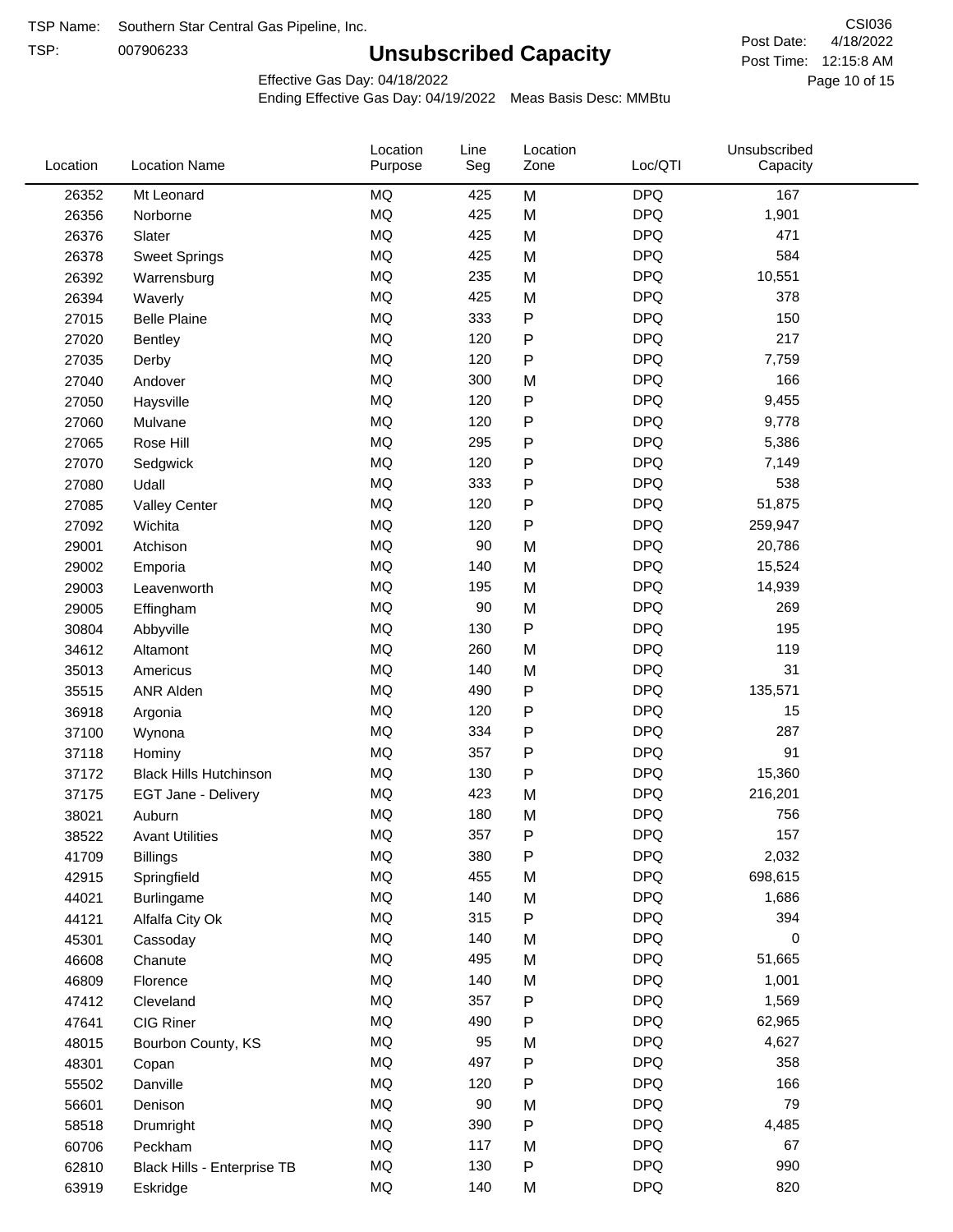TSP:

## **Unsubscribed Capacity**

4/18/2022 Page 11 of 15 Post Time: 12:15:8 AM CSI036 Post Date:

Effective Gas Day: 04/18/2022

| Location | <b>Location Name</b>          | Location<br>Purpose | Line<br>Seg | Location<br>Zone | Loc/QTI    | Unsubscribed<br>Capacity |  |
|----------|-------------------------------|---------------------|-------------|------------------|------------|--------------------------|--|
| 68015    | Ford                          | <b>MQ</b>           | 130         | $\sf P$          | <b>DPQ</b> | 424                      |  |
| 68518    | Freedom                       | <b>MQ</b>           | 315         | ${\sf P}$        | <b>DPQ</b> | 12                       |  |
| 70408    | <b>Garnett KS</b>             | <b>MQ</b>           | 496         | M                | <b>DPQ</b> | 15,099                   |  |
| 70610    | Gate                          | <b>MQ</b>           | 315         | ${\sf P}$        | <b>DPQ</b> | 63                       |  |
| 74416    | Pocasset                      | <b>MQ</b>           | 340         | $\mathsf{P}$     | <b>DPQ</b> | 96                       |  |
| 77118    | Granby                        | <b>MQ</b>           | 455         | M                | <b>DPQ</b> | 816                      |  |
| 77308    | <b>Bonner Springs Ks</b>      | <b>MQ</b>           | 190         | M                | <b>DPQ</b> | 7,104                    |  |
| 77512    | Eureka, Toronto & Neal        | <b>MQ</b>           | 140         | M                | <b>DPQ</b> | 2,306                    |  |
| 77705    | Anthony                       | <b>MQ</b>           | 120         | ${\sf P}$        | <b>DPQ</b> | 26,858                   |  |
| 80312    | <b>Hamilton Ks</b>            | <b>MQ</b>           | 140         | M                | <b>DPQ</b> | 445                      |  |
| 80515    | Atmos - Strong Cty &          | <b>MQ</b>           | 140         | M                | <b>DPQ</b> | 27                       |  |
| 83418    | Howard Ks                     | <b>MQ</b>           | 498         | M                | <b>DPQ</b> | 3,629                    |  |
| 84021    | Humboldt Ks                   | <b>MQ</b>           | 495         | M                | <b>DPQ</b> | 4,390                    |  |
| 86717    | Iola Ks                       | <b>MQ</b>           | 495         | M                | <b>DPQ</b> | 10,749                   |  |
| 96108    | <b>Black Hills - Lawrence</b> | <b>MQ</b>           | 180         | M                | <b>DPQ</b> | 45,466                   |  |
| 96912    | Kechi Ks                      | <b>MQ</b>           | 120         | ${\sf P}$        | <b>DPQ</b> | 150                      |  |
| 97112    | Copeland                      | <b>MQ</b>           | 130         | $\mathsf{P}$     | <b>DPQ</b> | 15,628                   |  |
| 102512   | Lebo                          | <b>MQ</b>           | 493         | M                | <b>DPQ</b> | 273                      |  |
| 103101   | Lenapah                       | <b>MQ</b>           | 225         | M                | <b>DPQ</b> | 249                      |  |
| 104615   | Liberal                       | <b>MQ</b>           | 260         | M                | <b>DPQ</b> | 204                      |  |
| 108119   | Ochelata                      | MQ                  | 357         | ${\sf P}$        | <b>DPQ</b> | 168                      |  |
| 108221   | Washington                    | <b>MQ</b>           | 497         | $\mathsf{P}$     | <b>DPQ</b> | 395                      |  |
| 110412   | McLouth                       | <b>MQ</b>           | 170         | M                | <b>DPQ</b> | 113                      |  |
| 110908   | Mannford                      | <b>MQ</b>           | 357         | ${\sf P}$        | <b>DPQ</b> | 456                      |  |
| 113612   | Webb City, OK TB              | <b>MQ</b>           | 335         | P                | <b>DPQ</b> | 317                      |  |
| 113713   | Osage City Ok                 | <b>MQ</b>           | 357         | ${\sf P}$        | <b>DPQ</b> | 239                      |  |
| 113812   | Clinton & Leeton              | <b>MQ</b>           | 235         | M                | <b>DPQ</b> | 21,928                   |  |
| 113852   | Marshall                      | <b>MQ</b>           | 425         | M                | <b>DPQ</b> | 14,581                   |  |
| 113856   | Nevada                        | MQ                  | 95          | M                | <b>DPQ</b> | 9,333                    |  |
| 113864   | <b>Platte City</b>            | MQ                  | 250         | M                | <b>DPQ</b> | 2,890                    |  |
| 113872   | Lexington-Richmond-Henrietta  | MQ                  | 425         | M                | <b>DPQ</b> | 3,022                    |  |
| 113876   | Sedalia                       | <b>MQ</b>           | 235         | M                | <b>DPQ</b> | 26,188                   |  |
| 113880   | Tracy                         | MQ                  | 250         | M                | <b>DPQ</b> | 135                      |  |
| 113892   | Weston                        | MQ                  | 250         | M                | <b>DPQ</b> | 1,140                    |  |
| 118121   | Mulberry                      | <b>MQ</b>           | 260         | M                | <b>DPQ</b> | 239                      |  |
| 118321   | Mulhall                       | MQ                  | 400         | ${\sf P}$        | <b>DPQ</b> | 150                      |  |
| 120000   | Spire                         | <b>MQ</b>           | 235         | M                | <b>DPQ</b> | 13,115                   |  |
| 121110   | Neodesha                      | MQ                  | 495         | M                | <b>DPQ</b> | 6,410                    |  |
| 121315   | Neosho Rapids                 | MQ                  | 493         | M                | <b>DPQ</b> | 289                      |  |
| 121415   | <b>NGPL Barton</b>            | MQ                  | 490         | P                | <b>DPQ</b> | 184,224                  |  |
| 121515   | <b>NGPL Ford</b>              | MQ                  | 130         | P                | <b>DPQ</b> | 259,500                  |  |
| 122715   | Afton-Fairland-Grove-Jay      | MQ                  | 225         | M                | <b>DPQ</b> | 6,793                    |  |
| 122915   | Norwich                       | MQ                  | 120         | P                | <b>DPQ</b> | 124                      |  |
| 125315   | Oilton                        | <b>MQ</b>           | 357         | P                | <b>DPQ</b> | 1,130                    |  |
| 129311   | <b>ONG Harper County</b>      | <b>MQ</b>           | 315         | P                | <b>DPQ</b> | 7,083                    |  |
| 129712   | Olivet                        | MQ                  | 493         | M                | <b>DPQ</b> | 24                       |  |
| 130001   | Orlando                       | MQ                  | 400         | ${\sf P}$        | <b>DPQ</b> | 219                      |  |
| 132018   | Oronogo                       | MQ                  | 450         | M                | <b>DPQ</b> | 256                      |  |
| 132519   | Osage City Ks                 | MQ                  | 140         | M                | <b>DPQ</b> | 3,551                    |  |
|          |                               |                     |             |                  |            |                          |  |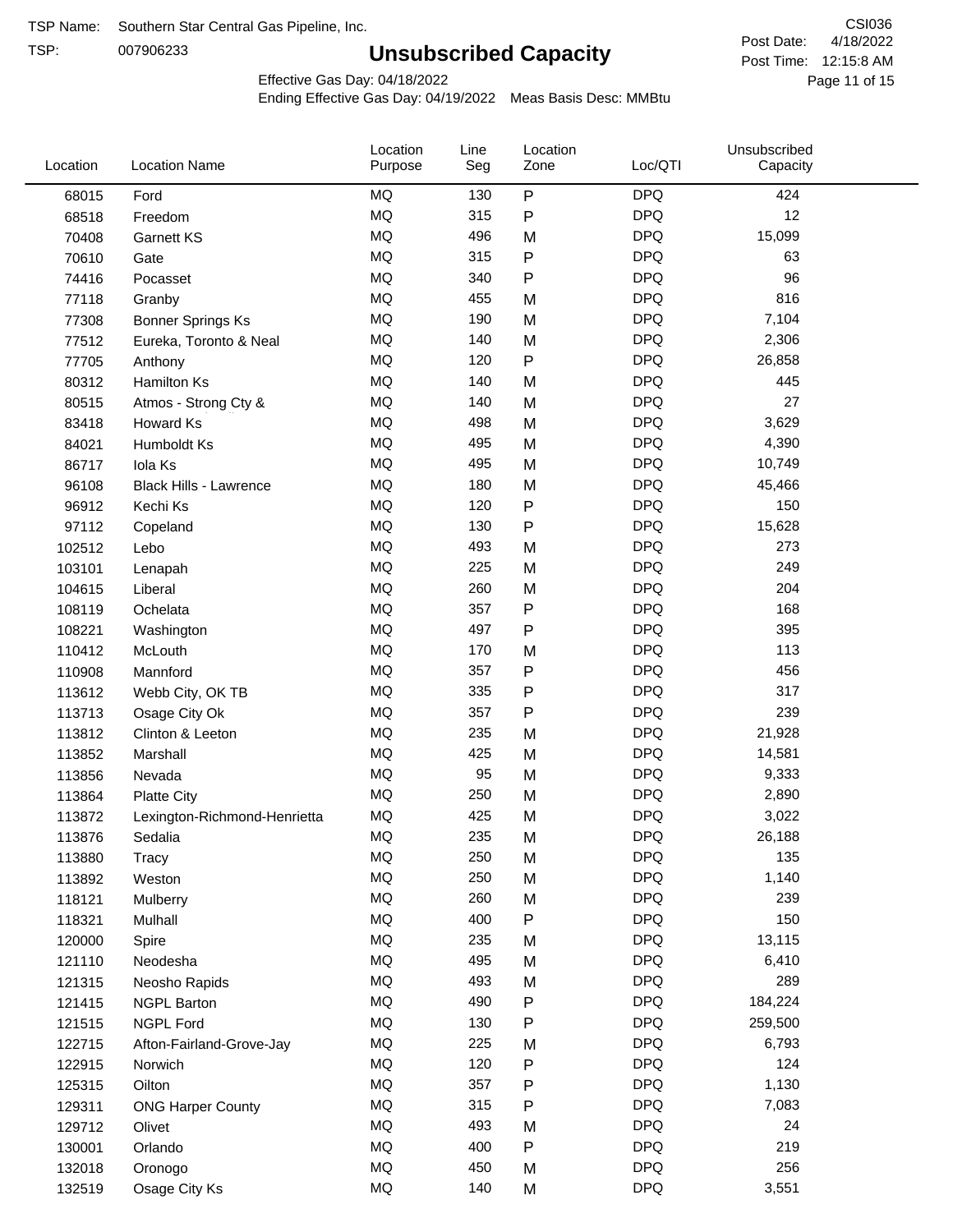TSP:

## **Unsubscribed Capacity**

4/18/2022 Page 12 of 15 Post Time: 12:15:8 AM CSI036 Post Date:

Effective Gas Day: 04/18/2022

| Location | <b>Location Name</b>             | Location<br>Purpose | Line<br>Seg | Location<br>Zone | Loc/QTI    | Unsubscribed<br>Capacity |  |
|----------|----------------------------------|---------------------|-------------|------------------|------------|--------------------------|--|
| 135533   | PEPL Princeton                   | MQ                  | 496         | M                | <b>DPQ</b> | 106,178                  |  |
| 135808   | Partridge                        | MQ                  | 130         | P                | <b>DPQ</b> | 134                      |  |
| 136701   | <b>Black Hills Reno</b>          | MQ                  | 130         | P                | <b>DPQ</b> | 12,912                   |  |
| 137550   | <b>Black Hills South Wichita</b> | MQ                  | 120         | P                | <b>DPQ</b> | 18,975                   |  |
| 139712   | Plattsburg                       | MQ                  | 250         | M                | <b>DPQ</b> | 1,764                    |  |
| 145950   | Merino                           | MQ                  | 490         | P                | <b>DPQ</b> | 156                      |  |
| 150418   | Ramona                           | MQ                  | 357         | Ρ                | <b>DPQ</b> | 396                      |  |
| 151525   | Reading                          | MQ                  | 140         | M                | <b>DPQ</b> | 20                       |  |
| 154501   | Nelagoney                        | MQ                  | 334         | P                | <b>DPQ</b> | 179                      |  |
| 157025   | Severy                           | MQ                  | 498         | M                | <b>DPQ</b> | 142                      |  |
| 163100   | Superior                         | MQ                  | 265         | M                | <b>DPQ</b> | 336                      |  |
| 164725   | Sylvia                           | MQ                  | 130         | P                | <b>DPQ</b> | 141                      |  |
| 168112   | Transwestern Canadian - Del.     | MQ                  | 458         | P                | <b>DPQ</b> | 230,000                  |  |
| 168612   | Chetopa & Rural                  | MQ                  | 260         | M                | <b>DPQ</b> | 678                      |  |
| 168620   | Edna & Bartlett                  | MQ                  | 260         | M                | <b>DPQ</b> | 248                      |  |
| 172812   | Conner Area                      | MQ                  | 195         | M                | <b>DPQ</b> | 139                      |  |
| 172820   | Easton & Lowemont                | MQ                  | 195         | M                | <b>DPQ</b> | 223                      |  |
| 172822   | Savonburg & Elsmore              | MQ                  | 95          | M                | <b>DPQ</b> | 600                      |  |
| 172828   | <b>Fall River</b>                | MQ                  | 498         | M                | <b>DPQ</b> | 378                      |  |
| 172832   | Galesburg                        | <b>MQ</b>           | 495         | M                | <b>DPQ</b> | 191                      |  |
| 172834   | Atmos Energy - Olathe            | MQ                  | 190         | M                | <b>DPQ</b> | 23,240                   |  |
| 172836   | Havana                           | MQ                  | 117         | M                | <b>DPQ</b> | 54                       |  |
| 172838   | Hillsdale                        | MQ                  | 235         | M                | <b>DPQ</b> | 202                      |  |
| 172844   | Jarbalo                          | MQ                  | 170         | M                | <b>DPQ</b> | 146                      |  |
| 172848   | Kickapoo                         | MQ                  | 250         | M                | <b>DPQ</b> | 241                      |  |
| 172855   | Liberty                          | MQ                  | 260         | M                | <b>DPQ</b> | 2,880                    |  |
| 172857   | Linwood                          | MQ                  | 195         | M                | <b>DPQ</b> | 330                      |  |
| 172860   | Mc Cune                          | MQ                  | 260         | M                | <b>DPQ</b> | 242                      |  |
| 172862   | Moorehead                        | MQ                  | 495         | M                | <b>DPQ</b> | 32                       |  |
| 172864   | Moorehead Rural                  | MQ                  | 495         | M                | <b>DPQ</b> | 1,014                    |  |
| 172866   | <b>Mound Valley</b>              | MQ                  | 260         | M                | <b>DPQ</b> | 101                      |  |
| 172870   | Niotaze                          | MQ                  | 117         | M                | <b>DPQ</b> | 351                      |  |
| 172880   | <b>Pleasant Valley</b>           | MQ                  | 180         | M                | <b>DPQ</b> | 24                       |  |
| 172885   | Reno Area                        | MQ                  | 195         | M                | <b>DPQ</b> | 36                       |  |
| 172892   | Wyandotte                        | MQ                  | 190         | M                | <b>DPQ</b> | 10,018                   |  |
| 172944   | Coffeyville Area                 | MQ                  | 260         | M                | <b>DPQ</b> | 138,016                  |  |
| 173214   | Uniontown                        | MQ                  | 95          | M                | <b>DPQ</b> | 276                      |  |
| 176819   | Viola                            | MQ                  | 120         | P                | <b>DPQ</b> | 120                      |  |
| 180311   | Wakita                           | MQ                  | 315         | Ρ                | <b>DPQ</b> | 74                       |  |
| 181013   | Walton                           | MQ                  | 140         | M                | <b>DPQ</b> | 138                      |  |
| 181715   | Wann                             | MQ                  | 225         | M                | <b>DPQ</b> | 65                       |  |
| 223001   | Atchison Eng Defense Ind Plt     | MQ                  | 90          | M                | <b>DPQ</b> | 137                      |  |
| 224501   | <b>ICI Chemical Plant</b>        | MQ                  | 450         | M                | <b>DPQ</b> | 1,880                    |  |
| 225001   | Augusta Sewage Plant             | MQ                  | 295         | P                | <b>DPQ</b> | 63                       |  |
| 243501   | <b>Beech Aircraft Plant</b>      | MQ                  | 120         | P                | <b>DPQ</b> | 5,725                    |  |
| 253001   | Roenbaugh Lease Irrigation       | MQ                  | 130         | P                | <b>DPQ</b> | 107                      |  |
| 266001   | Boeing No 2 Plant                | MQ                  | 120         | P                | <b>DPQ</b> | 16,419                   |  |
| 274001   | Pleasant Valley Irr.             | MQ                  | 130         | P                | <b>DPQ</b> | 233                      |  |
| 285501   | <b>Buildex Haydite Plant</b>     | MQ                  | 250         | M                | <b>DPQ</b> | 8,075                    |  |
|          |                                  |                     |             |                  |            |                          |  |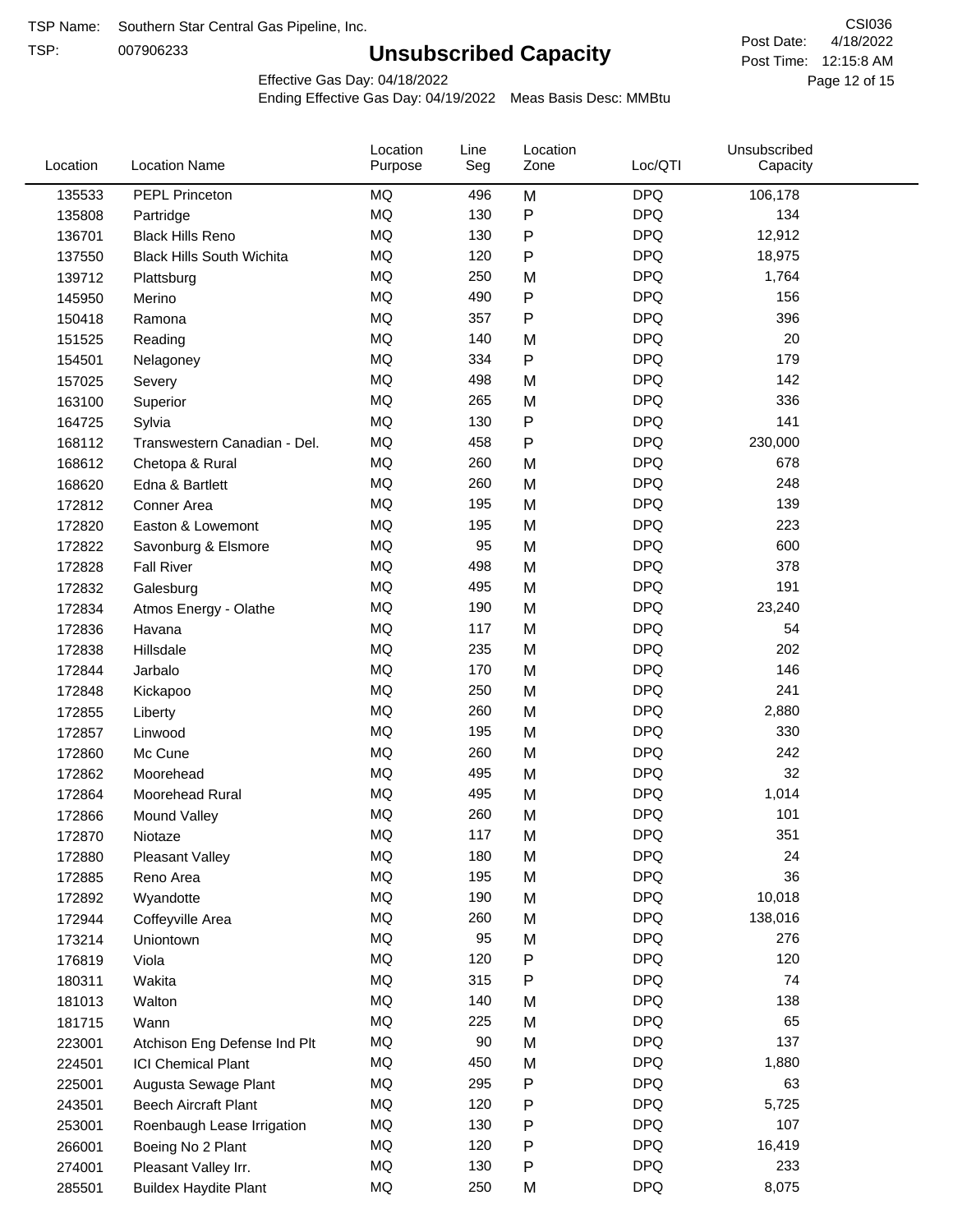TSP:

## **Unsubscribed Capacity**

4/18/2022 Page 13 of 15 Post Time: 12:15:8 AM CSI036 Post Date:

Effective Gas Day: 04/18/2022

| Location | <b>Location Name</b>             | Location<br>Purpose | Line<br>Seg | Location<br>Zone | Loc/QTI    | Unsubscribed<br>Capacity |  |
|----------|----------------------------------|---------------------|-------------|------------------|------------|--------------------------|--|
| 290301   | So Ks & Ok Rr Depot Store &      | MQ                  | 177         | M                | <b>DPQ</b> | $\overline{c}$           |  |
| 297501   | Cargill Salt                     | <b>MQ</b>           | 315         | Ρ                | <b>DPQ</b> | 639                      |  |
| 298001   | Carlson Prodts Mfg Plant         | <b>MQ</b>           | 120         | Ρ                | <b>DPQ</b> | 185                      |  |
| 303701   | Central Plain Feedyard           | <b>MQ</b>           | 315         | Ρ                | <b>DPQ</b> | 151                      |  |
| 310001   | Church SW Irrigation             | <b>MQ</b>           | 130         | Ρ                | <b>DPQ</b> | 60                       |  |
| 329401   | Phillips 66 Ponca City Refinery  | MQ                  | 335         | Ρ                | <b>DPQ</b> | 10,000                   |  |
| 332501   | Lawrence Plt Atmos               | MQ                  | 195         | M                | <b>DPQ</b> | 64,427                   |  |
| 334101   | Copeland RE Irrigation           | MQ                  | 130         | P                | <b>DPQ</b> | 60                       |  |
| 354001   | Derstein Irrigation              | MQ                  | 130         | P                | <b>DPQ</b> | 60                       |  |
| 355001   | Detrixhe S Irrigation            | MQ                  | 458         | Ρ                | <b>DPQ</b> | 66                       |  |
| 363001   | Wilroads Irrigation              | MQ                  | 130         | P                | <b>DPQ</b> | 534                      |  |
| 378501   | <b>Empire Riverton</b>           | MQ                  | 260         | M                | <b>DPQ</b> | 32,727                   |  |
| 378502   | <b>Empire Energy Center</b>      | MQ                  | 455         | M                | <b>DPQ</b> | 99,068                   |  |
| 378503   | <b>Empire Stateline South</b>    | MQ                  | 260         | M                | <b>DPQ</b> | 35,000                   |  |
| 378504   | <b>Empire Stateline North</b>    | MQ                  | 260         | M                | <b>DPQ</b> | 61,589                   |  |
| 383501   | <b>FMC Chemical Plant</b>        | MQ                  | 195         | M                | <b>DPQ</b> | 4,709                    |  |
| 385001   | Farley Machine Shop              | MQ                  | 45          | Ρ                | <b>DPQ</b> | 61                       |  |
| 387001   | <b>PCS Phosphate</b>             | MQ                  | 260         | M                | <b>DPQ</b> | 1,255                    |  |
| 388001   | Dodge City Plt Koch Nitrogen     | MQ                  | 130         | Ρ                | <b>DPQ</b> | 53,235                   |  |
| 411501   | Gaines FD Burkett Lease          | MQ                  | 140         | M                | <b>DPQ</b> | 262                      |  |
| 428601   | Glacier Mckee-Miller-Thrall-Ma   | MQ                  | 140         | M                | <b>DPQ</b> | 126                      |  |
| 433001   | Goodyear Topeka Tire Plant       | MQ                  | 180         | M                | <b>DPQ</b> | 5,724                    |  |
| 435501   | <b>Gospel Church Building</b>    | MQ                  | 195         | M                | <b>DPQ</b> | $\overline{c}$           |  |
| 441300   | Kansas Hugoton                   | 7S                  | 130         | Ρ                | SGQ        | 54,555                   |  |
| 442350   | Sedalia @ Ottawa                 | 7S                  | 235         | M                | SGQ        | 904                      |  |
| 442351   | Little Mo                        | 7S                  | 235         | M                | SGQ        | 0                        |  |
| 443150   | Straight Blackwell               | 7S                  | 315         | Ρ                | SGQ        | 0                        |  |
| 443151   | Waynoka Lateral                  | 7S                  | 315         | Ρ                | SGQ        | 102,337                  |  |
| 443152   | Straight Blackwell @ Beaver      | 7S                  | 315         | P                | SGQ        | 47,725                   |  |
| 443800   | <b>Edmond Blackwell</b>          | 7S                  | 380         | Ρ                | SGQ        | 839                      |  |
| 443851   | <b>LS385 Delivery Constraint</b> | 7S                  | 385         | Ρ                | SGQ        | 134,541                  |  |
| 444001   | West Edmond                      | 7S                  | 400         | Ρ                | SGQ        | 2,440                    |  |
| 444003   | South Maysville Delivery         | 7S                  | 400         | Ρ                | SGQ        | 105,412                  |  |
| 444550   | Saginaw CS Area Deliveries       | 7S                  | 455         | M                | SGQ        | 71,239                   |  |
| 444580   | Canadian Blackwell               | 7S                  | 458         | Ρ                | SGQ        | 0                        |  |
| 444581   | Canadian Blackwell @             | 7S                  | 458         | Ρ                | SGQ        | 118,611                  |  |
| 444582   | Canadian Blackwell @ Mutual      | 7S                  | 458         | Ρ                | SGQ        | 0                        |  |
| 444901   | <b>Rawlins Hesston Delivery</b>  | 7S                  | 490         | Ρ                | SGQ        | 121,424                  |  |
| 444902   | <b>Riner Delivery</b>            | 7S                  | 490         | Ρ                | SGQ        | 184,693                  |  |
| 445538   | Montezuma CS                     | MV                  | 130         | Ρ                | <b>MLQ</b> | 56,201                   |  |
| 445569   | <b>Riner CS</b>                  | MV                  | 490         | Ρ                | <b>MLQ</b> | 1,000                    |  |
| 445577   | Levant CS                        | MV                  | 490         | Ρ                | <b>MLQ</b> | 1,384                    |  |
| 449003   | Edmond CS w/o OK                 | MV                  | 400         | Ρ                | <b>MLQ</b> | 1,763                    |  |
| 462001   | <b>Heartland Cement Plant</b>    | MQ                  | 495         | M                | <b>DPQ</b> | 1,046                    |  |
| 465001   | Herzog Cont                      | MQ                  | 250         | M                | <b>DPQ</b> | 3,000                    |  |
| 495501   | Kanopolis Salt Plt Independent   | MQ                  | 265         | M                | <b>DPQ</b> | 61                       |  |
| 519501   | Richie/Ripley                    | MQ                  | 120         | Ρ                | <b>DPQ</b> | 448                      |  |
| 522502   | Lawrence Power Plt               | MQ                  | 180         | M                | <b>DPQ</b> | 138,069                  |  |
| 526001   | Ks Pen Boiler                    | MQ                  | 195         | M                | <b>DPQ</b> | 805                      |  |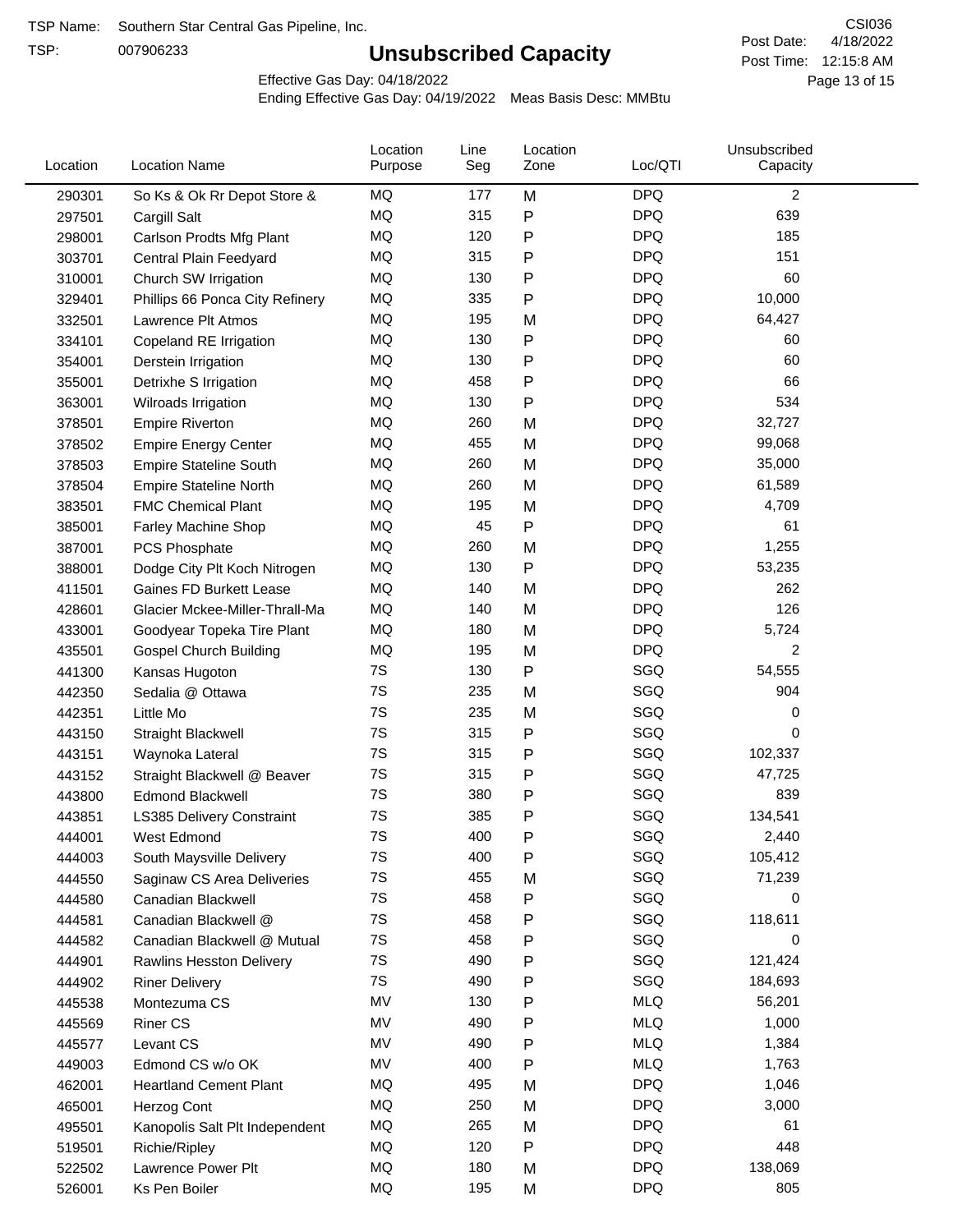TSP:

## **Unsubscribed Capacity**

4/18/2022 Page 14 of 15 Post Time: 12:15:8 AM CSI036 Post Date:

Effective Gas Day: 04/18/2022

| <b>MQ</b><br><b>DPQ</b><br>526201<br>Ks Pen Kitchen<br>195<br>M<br>626<br><b>MQ</b><br>195<br><b>DPQ</b><br>46<br>M<br>527502<br><b>Black Hills- Lawrence Service</b><br><b>MQ</b><br>140<br>M<br><b>DPQ</b><br>61<br>527701<br><b>Black Hills- Matfield Green</b><br><b>MQ</b><br><b>DPQ</b><br>300<br>48<br>M<br><b>Black Hills- Towanda Service</b><br>527702<br><b>MQ</b><br>P<br><b>DPQ</b><br>333<br>48<br>527704<br><b>Black Hills-Wellington</b><br><b>DPQ</b><br>MQ<br>333<br>P<br>84<br>527705<br><b>Black Hills- Belle Plaine Service</b><br>MQ<br>120<br>Ρ<br><b>DPQ</b><br>5<br>527706<br>Black Hills- S Wichita<br><b>DPQ</b><br>MQ<br>137<br>90<br>541001<br>Kimmi Lumber Sawmill<br>M<br>MQ<br>265<br><b>DPQ</b><br>138<br>M<br>544101<br>Knight Feedlot<br>MQ<br>260<br>M<br><b>DPQ</b><br>2,313<br>545801<br>Jayhawk Chemical Plant<br><b>MQ</b><br><b>DPQ</b><br>195<br>10<br>M<br>560001<br>Leavenworth Co Shop Heating<br><b>DPQ</b><br>MQ<br>90<br>2,354<br>M<br>571001<br><b>Bunge Milling Grain Dryer</b><br><b>MQ</b><br><b>DPQ</b><br>45<br>P<br>61<br>Lyons Wtr Pump Station<br>588701<br><b>DPQ</b><br>MQ<br>M<br>186<br>177<br>592501<br><b>MEC Machine Shop</b><br><b>DPQ</b><br>MQ<br>1,000<br>130<br>Ρ<br>620001<br>Langdon Pump Station<br>MQ<br><b>DPQ</b><br>19,500<br>235<br>M<br>630204<br>Ralph Green Powerplant<br><b>DPQ</b><br>MQ<br>164<br>425<br>633001<br>Mo State School Higginsville<br>M<br><b>DPQ</b><br>MQ<br>495<br>M<br>8,127<br>640001<br>Monarch Humboldt Cem Plt<br><b>DPQ</b><br>MQ<br>130<br>P<br>186<br>654101<br>Mull Farms Irrigation<br>P<br><b>DPQ</b><br>647<br>MQ<br>333<br>707001<br>Oxford Alfala Dehy Plant<br>MQ<br>130<br>P<br><b>DPQ</b><br>11,186<br>709501<br><b>ONEOK Hutchinson Frac Plt</b><br><b>DPQ</b><br>MQ<br>357<br>Ρ<br>4,930<br>719001<br>Petrolite Wax Refinery<br><b>DPQ</b><br>MQ<br>357<br>Ρ<br>168<br>720001<br>Woolaroc Lodge Phillips F<br>MQ<br>235<br><b>DPQ</b><br>1,414<br>M<br>725001<br>Harrisonville Prod Phillips Pp<br>MQ<br>120<br>Ρ<br><b>DPQ</b><br>641<br>725602<br>Wichita Pump Sta Phillips Ppl<br>MQ<br><b>DPQ</b><br>273<br>195<br>731001<br>M<br>Pines Int'l Dehy Plant<br><b>MQ</b><br>P<br><b>DPQ</b><br>130<br>60<br>739001<br>Danny D. & Susan J. Post<br>MQ<br><b>DPQ</b><br>121<br>190<br>M<br>753501<br>Quivira Country Club House<br>MQ<br>Ρ<br><b>DPQ</b><br>458<br>44,700<br>753701<br><b>ONEOK Medford</b><br>MQ<br><b>DPQ</b><br>203<br>295<br>Ρ<br>813001<br>Wineteer School 260<br><b>DPQ</b><br>MQ<br>195<br>45<br>M<br>813401<br>Grant School 497<br><b>DPQ</b><br><b>MQ</b><br>120<br>185<br>Ρ<br>815401<br>Minneha Grade School 259<br>MQ<br>265<br><b>DPQ</b><br>61<br>M<br>846001<br>Smith D Irrigation<br>MQ<br>130<br><b>DPQ</b><br>44<br>Ρ<br>850001<br>Snook M Irrigation<br>MQ<br>400<br>Ρ<br><b>DPQ</b><br>394<br>865001<br>Southwest Elect Mfg Plant<br><b>DPQ</b><br>MQ<br>235<br>4,936<br>875001<br>Stahl Spec Aluminum Alloy<br>M<br><b>DPQ</b><br>MQ<br>180<br>407<br>M<br>877001<br>St Dept Boys Indust School<br>MQ<br>333<br><b>DPQ</b><br>203<br>M<br>910001<br><b>Total Ark City Oil Refinery</b><br>256<br>MQ<br>458<br><b>DPQ</b><br>Ρ<br>926501<br>Urschel DR Irrigation<br>MQ<br>295<br><b>DPQ</b><br>7,803<br>Ρ<br>928001<br>Mcconnell Air Force Base<br><b>DPQ</b><br>MQ<br>250<br>18,888<br>Ft. Leavenworth Army Base<br>M<br>929201<br>MQ<br><b>DPQ</b><br>3,206<br>250<br>M<br>932001<br>Leavenworth Penitentiary<br>MQ<br>195<br><b>DPQ</b><br>6,827<br>M<br>934201<br>Va Admin Center<br>MQ<br>130<br>Ρ<br><b>DPQ</b><br>70,924<br>962001<br>Sunflower Electric - Judson<br><b>DPQ</b><br>MQ<br>265<br>61<br>990001<br>Yost LM Irrigation<br>M<br><b>DPQ</b><br>MQ<br>909<br>Ρ<br>999000<br>PMI - Prod to Mkt Interface<br>0<br>M <sub>2</sub><br><b>RPQ</b><br>909<br>0<br>999000<br>PMI - Prod to Mkt Interface<br>M<br>MQ<br>490<br><b>DPQ</b><br>Ρ<br>180,938<br>999001<br>Rawlins-Hesston P/M Interface | Location | <b>Location Name</b>          | Location<br>Purpose | Line<br>Seg | Location<br>Zone | Loc/QTI    | Unsubscribed<br>Capacity |  |
|------------------------------------------------------------------------------------------------------------------------------------------------------------------------------------------------------------------------------------------------------------------------------------------------------------------------------------------------------------------------------------------------------------------------------------------------------------------------------------------------------------------------------------------------------------------------------------------------------------------------------------------------------------------------------------------------------------------------------------------------------------------------------------------------------------------------------------------------------------------------------------------------------------------------------------------------------------------------------------------------------------------------------------------------------------------------------------------------------------------------------------------------------------------------------------------------------------------------------------------------------------------------------------------------------------------------------------------------------------------------------------------------------------------------------------------------------------------------------------------------------------------------------------------------------------------------------------------------------------------------------------------------------------------------------------------------------------------------------------------------------------------------------------------------------------------------------------------------------------------------------------------------------------------------------------------------------------------------------------------------------------------------------------------------------------------------------------------------------------------------------------------------------------------------------------------------------------------------------------------------------------------------------------------------------------------------------------------------------------------------------------------------------------------------------------------------------------------------------------------------------------------------------------------------------------------------------------------------------------------------------------------------------------------------------------------------------------------------------------------------------------------------------------------------------------------------------------------------------------------------------------------------------------------------------------------------------------------------------------------------------------------------------------------------------------------------------------------------------------------------------------------------------------------------------------------------------------------------------------------------------------------------------------------------------------------------------------------------------------------------------------------------------------------------------------------------------------------------------------------------------------------------------------------------------------------------------------------------------------------------------------------------------------------------------------------------------------------------------------------------------------------------------------------------------------------------------------------------------------------------------------------------------------------------------------------------------------------------|----------|-------------------------------|---------------------|-------------|------------------|------------|--------------------------|--|
|                                                                                                                                                                                                                                                                                                                                                                                                                                                                                                                                                                                                                                                                                                                                                                                                                                                                                                                                                                                                                                                                                                                                                                                                                                                                                                                                                                                                                                                                                                                                                                                                                                                                                                                                                                                                                                                                                                                                                                                                                                                                                                                                                                                                                                                                                                                                                                                                                                                                                                                                                                                                                                                                                                                                                                                                                                                                                                                                                                                                                                                                                                                                                                                                                                                                                                                                                                                                                                                                                                                                                                                                                                                                                                                                                                                                                                                                                                                                                                        |          |                               |                     |             |                  |            |                          |  |
|                                                                                                                                                                                                                                                                                                                                                                                                                                                                                                                                                                                                                                                                                                                                                                                                                                                                                                                                                                                                                                                                                                                                                                                                                                                                                                                                                                                                                                                                                                                                                                                                                                                                                                                                                                                                                                                                                                                                                                                                                                                                                                                                                                                                                                                                                                                                                                                                                                                                                                                                                                                                                                                                                                                                                                                                                                                                                                                                                                                                                                                                                                                                                                                                                                                                                                                                                                                                                                                                                                                                                                                                                                                                                                                                                                                                                                                                                                                                                                        |          |                               |                     |             |                  |            |                          |  |
|                                                                                                                                                                                                                                                                                                                                                                                                                                                                                                                                                                                                                                                                                                                                                                                                                                                                                                                                                                                                                                                                                                                                                                                                                                                                                                                                                                                                                                                                                                                                                                                                                                                                                                                                                                                                                                                                                                                                                                                                                                                                                                                                                                                                                                                                                                                                                                                                                                                                                                                                                                                                                                                                                                                                                                                                                                                                                                                                                                                                                                                                                                                                                                                                                                                                                                                                                                                                                                                                                                                                                                                                                                                                                                                                                                                                                                                                                                                                                                        |          |                               |                     |             |                  |            |                          |  |
|                                                                                                                                                                                                                                                                                                                                                                                                                                                                                                                                                                                                                                                                                                                                                                                                                                                                                                                                                                                                                                                                                                                                                                                                                                                                                                                                                                                                                                                                                                                                                                                                                                                                                                                                                                                                                                                                                                                                                                                                                                                                                                                                                                                                                                                                                                                                                                                                                                                                                                                                                                                                                                                                                                                                                                                                                                                                                                                                                                                                                                                                                                                                                                                                                                                                                                                                                                                                                                                                                                                                                                                                                                                                                                                                                                                                                                                                                                                                                                        |          |                               |                     |             |                  |            |                          |  |
|                                                                                                                                                                                                                                                                                                                                                                                                                                                                                                                                                                                                                                                                                                                                                                                                                                                                                                                                                                                                                                                                                                                                                                                                                                                                                                                                                                                                                                                                                                                                                                                                                                                                                                                                                                                                                                                                                                                                                                                                                                                                                                                                                                                                                                                                                                                                                                                                                                                                                                                                                                                                                                                                                                                                                                                                                                                                                                                                                                                                                                                                                                                                                                                                                                                                                                                                                                                                                                                                                                                                                                                                                                                                                                                                                                                                                                                                                                                                                                        |          |                               |                     |             |                  |            |                          |  |
|                                                                                                                                                                                                                                                                                                                                                                                                                                                                                                                                                                                                                                                                                                                                                                                                                                                                                                                                                                                                                                                                                                                                                                                                                                                                                                                                                                                                                                                                                                                                                                                                                                                                                                                                                                                                                                                                                                                                                                                                                                                                                                                                                                                                                                                                                                                                                                                                                                                                                                                                                                                                                                                                                                                                                                                                                                                                                                                                                                                                                                                                                                                                                                                                                                                                                                                                                                                                                                                                                                                                                                                                                                                                                                                                                                                                                                                                                                                                                                        |          |                               |                     |             |                  |            |                          |  |
|                                                                                                                                                                                                                                                                                                                                                                                                                                                                                                                                                                                                                                                                                                                                                                                                                                                                                                                                                                                                                                                                                                                                                                                                                                                                                                                                                                                                                                                                                                                                                                                                                                                                                                                                                                                                                                                                                                                                                                                                                                                                                                                                                                                                                                                                                                                                                                                                                                                                                                                                                                                                                                                                                                                                                                                                                                                                                                                                                                                                                                                                                                                                                                                                                                                                                                                                                                                                                                                                                                                                                                                                                                                                                                                                                                                                                                                                                                                                                                        |          |                               |                     |             |                  |            |                          |  |
|                                                                                                                                                                                                                                                                                                                                                                                                                                                                                                                                                                                                                                                                                                                                                                                                                                                                                                                                                                                                                                                                                                                                                                                                                                                                                                                                                                                                                                                                                                                                                                                                                                                                                                                                                                                                                                                                                                                                                                                                                                                                                                                                                                                                                                                                                                                                                                                                                                                                                                                                                                                                                                                                                                                                                                                                                                                                                                                                                                                                                                                                                                                                                                                                                                                                                                                                                                                                                                                                                                                                                                                                                                                                                                                                                                                                                                                                                                                                                                        |          |                               |                     |             |                  |            |                          |  |
|                                                                                                                                                                                                                                                                                                                                                                                                                                                                                                                                                                                                                                                                                                                                                                                                                                                                                                                                                                                                                                                                                                                                                                                                                                                                                                                                                                                                                                                                                                                                                                                                                                                                                                                                                                                                                                                                                                                                                                                                                                                                                                                                                                                                                                                                                                                                                                                                                                                                                                                                                                                                                                                                                                                                                                                                                                                                                                                                                                                                                                                                                                                                                                                                                                                                                                                                                                                                                                                                                                                                                                                                                                                                                                                                                                                                                                                                                                                                                                        |          |                               |                     |             |                  |            |                          |  |
|                                                                                                                                                                                                                                                                                                                                                                                                                                                                                                                                                                                                                                                                                                                                                                                                                                                                                                                                                                                                                                                                                                                                                                                                                                                                                                                                                                                                                                                                                                                                                                                                                                                                                                                                                                                                                                                                                                                                                                                                                                                                                                                                                                                                                                                                                                                                                                                                                                                                                                                                                                                                                                                                                                                                                                                                                                                                                                                                                                                                                                                                                                                                                                                                                                                                                                                                                                                                                                                                                                                                                                                                                                                                                                                                                                                                                                                                                                                                                                        |          |                               |                     |             |                  |            |                          |  |
|                                                                                                                                                                                                                                                                                                                                                                                                                                                                                                                                                                                                                                                                                                                                                                                                                                                                                                                                                                                                                                                                                                                                                                                                                                                                                                                                                                                                                                                                                                                                                                                                                                                                                                                                                                                                                                                                                                                                                                                                                                                                                                                                                                                                                                                                                                                                                                                                                                                                                                                                                                                                                                                                                                                                                                                                                                                                                                                                                                                                                                                                                                                                                                                                                                                                                                                                                                                                                                                                                                                                                                                                                                                                                                                                                                                                                                                                                                                                                                        |          |                               |                     |             |                  |            |                          |  |
|                                                                                                                                                                                                                                                                                                                                                                                                                                                                                                                                                                                                                                                                                                                                                                                                                                                                                                                                                                                                                                                                                                                                                                                                                                                                                                                                                                                                                                                                                                                                                                                                                                                                                                                                                                                                                                                                                                                                                                                                                                                                                                                                                                                                                                                                                                                                                                                                                                                                                                                                                                                                                                                                                                                                                                                                                                                                                                                                                                                                                                                                                                                                                                                                                                                                                                                                                                                                                                                                                                                                                                                                                                                                                                                                                                                                                                                                                                                                                                        |          |                               |                     |             |                  |            |                          |  |
|                                                                                                                                                                                                                                                                                                                                                                                                                                                                                                                                                                                                                                                                                                                                                                                                                                                                                                                                                                                                                                                                                                                                                                                                                                                                                                                                                                                                                                                                                                                                                                                                                                                                                                                                                                                                                                                                                                                                                                                                                                                                                                                                                                                                                                                                                                                                                                                                                                                                                                                                                                                                                                                                                                                                                                                                                                                                                                                                                                                                                                                                                                                                                                                                                                                                                                                                                                                                                                                                                                                                                                                                                                                                                                                                                                                                                                                                                                                                                                        |          |                               |                     |             |                  |            |                          |  |
|                                                                                                                                                                                                                                                                                                                                                                                                                                                                                                                                                                                                                                                                                                                                                                                                                                                                                                                                                                                                                                                                                                                                                                                                                                                                                                                                                                                                                                                                                                                                                                                                                                                                                                                                                                                                                                                                                                                                                                                                                                                                                                                                                                                                                                                                                                                                                                                                                                                                                                                                                                                                                                                                                                                                                                                                                                                                                                                                                                                                                                                                                                                                                                                                                                                                                                                                                                                                                                                                                                                                                                                                                                                                                                                                                                                                                                                                                                                                                                        |          |                               |                     |             |                  |            |                          |  |
|                                                                                                                                                                                                                                                                                                                                                                                                                                                                                                                                                                                                                                                                                                                                                                                                                                                                                                                                                                                                                                                                                                                                                                                                                                                                                                                                                                                                                                                                                                                                                                                                                                                                                                                                                                                                                                                                                                                                                                                                                                                                                                                                                                                                                                                                                                                                                                                                                                                                                                                                                                                                                                                                                                                                                                                                                                                                                                                                                                                                                                                                                                                                                                                                                                                                                                                                                                                                                                                                                                                                                                                                                                                                                                                                                                                                                                                                                                                                                                        |          |                               |                     |             |                  |            |                          |  |
|                                                                                                                                                                                                                                                                                                                                                                                                                                                                                                                                                                                                                                                                                                                                                                                                                                                                                                                                                                                                                                                                                                                                                                                                                                                                                                                                                                                                                                                                                                                                                                                                                                                                                                                                                                                                                                                                                                                                                                                                                                                                                                                                                                                                                                                                                                                                                                                                                                                                                                                                                                                                                                                                                                                                                                                                                                                                                                                                                                                                                                                                                                                                                                                                                                                                                                                                                                                                                                                                                                                                                                                                                                                                                                                                                                                                                                                                                                                                                                        |          |                               |                     |             |                  |            |                          |  |
|                                                                                                                                                                                                                                                                                                                                                                                                                                                                                                                                                                                                                                                                                                                                                                                                                                                                                                                                                                                                                                                                                                                                                                                                                                                                                                                                                                                                                                                                                                                                                                                                                                                                                                                                                                                                                                                                                                                                                                                                                                                                                                                                                                                                                                                                                                                                                                                                                                                                                                                                                                                                                                                                                                                                                                                                                                                                                                                                                                                                                                                                                                                                                                                                                                                                                                                                                                                                                                                                                                                                                                                                                                                                                                                                                                                                                                                                                                                                                                        |          |                               |                     |             |                  |            |                          |  |
|                                                                                                                                                                                                                                                                                                                                                                                                                                                                                                                                                                                                                                                                                                                                                                                                                                                                                                                                                                                                                                                                                                                                                                                                                                                                                                                                                                                                                                                                                                                                                                                                                                                                                                                                                                                                                                                                                                                                                                                                                                                                                                                                                                                                                                                                                                                                                                                                                                                                                                                                                                                                                                                                                                                                                                                                                                                                                                                                                                                                                                                                                                                                                                                                                                                                                                                                                                                                                                                                                                                                                                                                                                                                                                                                                                                                                                                                                                                                                                        |          |                               |                     |             |                  |            |                          |  |
|                                                                                                                                                                                                                                                                                                                                                                                                                                                                                                                                                                                                                                                                                                                                                                                                                                                                                                                                                                                                                                                                                                                                                                                                                                                                                                                                                                                                                                                                                                                                                                                                                                                                                                                                                                                                                                                                                                                                                                                                                                                                                                                                                                                                                                                                                                                                                                                                                                                                                                                                                                                                                                                                                                                                                                                                                                                                                                                                                                                                                                                                                                                                                                                                                                                                                                                                                                                                                                                                                                                                                                                                                                                                                                                                                                                                                                                                                                                                                                        |          |                               |                     |             |                  |            |                          |  |
|                                                                                                                                                                                                                                                                                                                                                                                                                                                                                                                                                                                                                                                                                                                                                                                                                                                                                                                                                                                                                                                                                                                                                                                                                                                                                                                                                                                                                                                                                                                                                                                                                                                                                                                                                                                                                                                                                                                                                                                                                                                                                                                                                                                                                                                                                                                                                                                                                                                                                                                                                                                                                                                                                                                                                                                                                                                                                                                                                                                                                                                                                                                                                                                                                                                                                                                                                                                                                                                                                                                                                                                                                                                                                                                                                                                                                                                                                                                                                                        |          |                               |                     |             |                  |            |                          |  |
|                                                                                                                                                                                                                                                                                                                                                                                                                                                                                                                                                                                                                                                                                                                                                                                                                                                                                                                                                                                                                                                                                                                                                                                                                                                                                                                                                                                                                                                                                                                                                                                                                                                                                                                                                                                                                                                                                                                                                                                                                                                                                                                                                                                                                                                                                                                                                                                                                                                                                                                                                                                                                                                                                                                                                                                                                                                                                                                                                                                                                                                                                                                                                                                                                                                                                                                                                                                                                                                                                                                                                                                                                                                                                                                                                                                                                                                                                                                                                                        |          |                               |                     |             |                  |            |                          |  |
|                                                                                                                                                                                                                                                                                                                                                                                                                                                                                                                                                                                                                                                                                                                                                                                                                                                                                                                                                                                                                                                                                                                                                                                                                                                                                                                                                                                                                                                                                                                                                                                                                                                                                                                                                                                                                                                                                                                                                                                                                                                                                                                                                                                                                                                                                                                                                                                                                                                                                                                                                                                                                                                                                                                                                                                                                                                                                                                                                                                                                                                                                                                                                                                                                                                                                                                                                                                                                                                                                                                                                                                                                                                                                                                                                                                                                                                                                                                                                                        |          |                               |                     |             |                  |            |                          |  |
|                                                                                                                                                                                                                                                                                                                                                                                                                                                                                                                                                                                                                                                                                                                                                                                                                                                                                                                                                                                                                                                                                                                                                                                                                                                                                                                                                                                                                                                                                                                                                                                                                                                                                                                                                                                                                                                                                                                                                                                                                                                                                                                                                                                                                                                                                                                                                                                                                                                                                                                                                                                                                                                                                                                                                                                                                                                                                                                                                                                                                                                                                                                                                                                                                                                                                                                                                                                                                                                                                                                                                                                                                                                                                                                                                                                                                                                                                                                                                                        |          |                               |                     |             |                  |            |                          |  |
|                                                                                                                                                                                                                                                                                                                                                                                                                                                                                                                                                                                                                                                                                                                                                                                                                                                                                                                                                                                                                                                                                                                                                                                                                                                                                                                                                                                                                                                                                                                                                                                                                                                                                                                                                                                                                                                                                                                                                                                                                                                                                                                                                                                                                                                                                                                                                                                                                                                                                                                                                                                                                                                                                                                                                                                                                                                                                                                                                                                                                                                                                                                                                                                                                                                                                                                                                                                                                                                                                                                                                                                                                                                                                                                                                                                                                                                                                                                                                                        |          |                               |                     |             |                  |            |                          |  |
|                                                                                                                                                                                                                                                                                                                                                                                                                                                                                                                                                                                                                                                                                                                                                                                                                                                                                                                                                                                                                                                                                                                                                                                                                                                                                                                                                                                                                                                                                                                                                                                                                                                                                                                                                                                                                                                                                                                                                                                                                                                                                                                                                                                                                                                                                                                                                                                                                                                                                                                                                                                                                                                                                                                                                                                                                                                                                                                                                                                                                                                                                                                                                                                                                                                                                                                                                                                                                                                                                                                                                                                                                                                                                                                                                                                                                                                                                                                                                                        |          |                               |                     |             |                  |            |                          |  |
|                                                                                                                                                                                                                                                                                                                                                                                                                                                                                                                                                                                                                                                                                                                                                                                                                                                                                                                                                                                                                                                                                                                                                                                                                                                                                                                                                                                                                                                                                                                                                                                                                                                                                                                                                                                                                                                                                                                                                                                                                                                                                                                                                                                                                                                                                                                                                                                                                                                                                                                                                                                                                                                                                                                                                                                                                                                                                                                                                                                                                                                                                                                                                                                                                                                                                                                                                                                                                                                                                                                                                                                                                                                                                                                                                                                                                                                                                                                                                                        |          |                               |                     |             |                  |            |                          |  |
|                                                                                                                                                                                                                                                                                                                                                                                                                                                                                                                                                                                                                                                                                                                                                                                                                                                                                                                                                                                                                                                                                                                                                                                                                                                                                                                                                                                                                                                                                                                                                                                                                                                                                                                                                                                                                                                                                                                                                                                                                                                                                                                                                                                                                                                                                                                                                                                                                                                                                                                                                                                                                                                                                                                                                                                                                                                                                                                                                                                                                                                                                                                                                                                                                                                                                                                                                                                                                                                                                                                                                                                                                                                                                                                                                                                                                                                                                                                                                                        |          |                               |                     |             |                  |            |                          |  |
|                                                                                                                                                                                                                                                                                                                                                                                                                                                                                                                                                                                                                                                                                                                                                                                                                                                                                                                                                                                                                                                                                                                                                                                                                                                                                                                                                                                                                                                                                                                                                                                                                                                                                                                                                                                                                                                                                                                                                                                                                                                                                                                                                                                                                                                                                                                                                                                                                                                                                                                                                                                                                                                                                                                                                                                                                                                                                                                                                                                                                                                                                                                                                                                                                                                                                                                                                                                                                                                                                                                                                                                                                                                                                                                                                                                                                                                                                                                                                                        |          |                               |                     |             |                  |            |                          |  |
|                                                                                                                                                                                                                                                                                                                                                                                                                                                                                                                                                                                                                                                                                                                                                                                                                                                                                                                                                                                                                                                                                                                                                                                                                                                                                                                                                                                                                                                                                                                                                                                                                                                                                                                                                                                                                                                                                                                                                                                                                                                                                                                                                                                                                                                                                                                                                                                                                                                                                                                                                                                                                                                                                                                                                                                                                                                                                                                                                                                                                                                                                                                                                                                                                                                                                                                                                                                                                                                                                                                                                                                                                                                                                                                                                                                                                                                                                                                                                                        |          |                               |                     |             |                  |            |                          |  |
|                                                                                                                                                                                                                                                                                                                                                                                                                                                                                                                                                                                                                                                                                                                                                                                                                                                                                                                                                                                                                                                                                                                                                                                                                                                                                                                                                                                                                                                                                                                                                                                                                                                                                                                                                                                                                                                                                                                                                                                                                                                                                                                                                                                                                                                                                                                                                                                                                                                                                                                                                                                                                                                                                                                                                                                                                                                                                                                                                                                                                                                                                                                                                                                                                                                                                                                                                                                                                                                                                                                                                                                                                                                                                                                                                                                                                                                                                                                                                                        |          |                               |                     |             |                  |            |                          |  |
|                                                                                                                                                                                                                                                                                                                                                                                                                                                                                                                                                                                                                                                                                                                                                                                                                                                                                                                                                                                                                                                                                                                                                                                                                                                                                                                                                                                                                                                                                                                                                                                                                                                                                                                                                                                                                                                                                                                                                                                                                                                                                                                                                                                                                                                                                                                                                                                                                                                                                                                                                                                                                                                                                                                                                                                                                                                                                                                                                                                                                                                                                                                                                                                                                                                                                                                                                                                                                                                                                                                                                                                                                                                                                                                                                                                                                                                                                                                                                                        |          |                               |                     |             |                  |            |                          |  |
|                                                                                                                                                                                                                                                                                                                                                                                                                                                                                                                                                                                                                                                                                                                                                                                                                                                                                                                                                                                                                                                                                                                                                                                                                                                                                                                                                                                                                                                                                                                                                                                                                                                                                                                                                                                                                                                                                                                                                                                                                                                                                                                                                                                                                                                                                                                                                                                                                                                                                                                                                                                                                                                                                                                                                                                                                                                                                                                                                                                                                                                                                                                                                                                                                                                                                                                                                                                                                                                                                                                                                                                                                                                                                                                                                                                                                                                                                                                                                                        |          |                               |                     |             |                  |            |                          |  |
|                                                                                                                                                                                                                                                                                                                                                                                                                                                                                                                                                                                                                                                                                                                                                                                                                                                                                                                                                                                                                                                                                                                                                                                                                                                                                                                                                                                                                                                                                                                                                                                                                                                                                                                                                                                                                                                                                                                                                                                                                                                                                                                                                                                                                                                                                                                                                                                                                                                                                                                                                                                                                                                                                                                                                                                                                                                                                                                                                                                                                                                                                                                                                                                                                                                                                                                                                                                                                                                                                                                                                                                                                                                                                                                                                                                                                                                                                                                                                                        |          |                               |                     |             |                  |            |                          |  |
|                                                                                                                                                                                                                                                                                                                                                                                                                                                                                                                                                                                                                                                                                                                                                                                                                                                                                                                                                                                                                                                                                                                                                                                                                                                                                                                                                                                                                                                                                                                                                                                                                                                                                                                                                                                                                                                                                                                                                                                                                                                                                                                                                                                                                                                                                                                                                                                                                                                                                                                                                                                                                                                                                                                                                                                                                                                                                                                                                                                                                                                                                                                                                                                                                                                                                                                                                                                                                                                                                                                                                                                                                                                                                                                                                                                                                                                                                                                                                                        |          |                               |                     |             |                  |            |                          |  |
|                                                                                                                                                                                                                                                                                                                                                                                                                                                                                                                                                                                                                                                                                                                                                                                                                                                                                                                                                                                                                                                                                                                                                                                                                                                                                                                                                                                                                                                                                                                                                                                                                                                                                                                                                                                                                                                                                                                                                                                                                                                                                                                                                                                                                                                                                                                                                                                                                                                                                                                                                                                                                                                                                                                                                                                                                                                                                                                                                                                                                                                                                                                                                                                                                                                                                                                                                                                                                                                                                                                                                                                                                                                                                                                                                                                                                                                                                                                                                                        |          |                               |                     |             |                  |            |                          |  |
|                                                                                                                                                                                                                                                                                                                                                                                                                                                                                                                                                                                                                                                                                                                                                                                                                                                                                                                                                                                                                                                                                                                                                                                                                                                                                                                                                                                                                                                                                                                                                                                                                                                                                                                                                                                                                                                                                                                                                                                                                                                                                                                                                                                                                                                                                                                                                                                                                                                                                                                                                                                                                                                                                                                                                                                                                                                                                                                                                                                                                                                                                                                                                                                                                                                                                                                                                                                                                                                                                                                                                                                                                                                                                                                                                                                                                                                                                                                                                                        |          |                               |                     |             |                  |            |                          |  |
|                                                                                                                                                                                                                                                                                                                                                                                                                                                                                                                                                                                                                                                                                                                                                                                                                                                                                                                                                                                                                                                                                                                                                                                                                                                                                                                                                                                                                                                                                                                                                                                                                                                                                                                                                                                                                                                                                                                                                                                                                                                                                                                                                                                                                                                                                                                                                                                                                                                                                                                                                                                                                                                                                                                                                                                                                                                                                                                                                                                                                                                                                                                                                                                                                                                                                                                                                                                                                                                                                                                                                                                                                                                                                                                                                                                                                                                                                                                                                                        |          |                               |                     |             |                  |            |                          |  |
|                                                                                                                                                                                                                                                                                                                                                                                                                                                                                                                                                                                                                                                                                                                                                                                                                                                                                                                                                                                                                                                                                                                                                                                                                                                                                                                                                                                                                                                                                                                                                                                                                                                                                                                                                                                                                                                                                                                                                                                                                                                                                                                                                                                                                                                                                                                                                                                                                                                                                                                                                                                                                                                                                                                                                                                                                                                                                                                                                                                                                                                                                                                                                                                                                                                                                                                                                                                                                                                                                                                                                                                                                                                                                                                                                                                                                                                                                                                                                                        |          |                               |                     |             |                  |            |                          |  |
|                                                                                                                                                                                                                                                                                                                                                                                                                                                                                                                                                                                                                                                                                                                                                                                                                                                                                                                                                                                                                                                                                                                                                                                                                                                                                                                                                                                                                                                                                                                                                                                                                                                                                                                                                                                                                                                                                                                                                                                                                                                                                                                                                                                                                                                                                                                                                                                                                                                                                                                                                                                                                                                                                                                                                                                                                                                                                                                                                                                                                                                                                                                                                                                                                                                                                                                                                                                                                                                                                                                                                                                                                                                                                                                                                                                                                                                                                                                                                                        |          |                               |                     |             |                  |            |                          |  |
|                                                                                                                                                                                                                                                                                                                                                                                                                                                                                                                                                                                                                                                                                                                                                                                                                                                                                                                                                                                                                                                                                                                                                                                                                                                                                                                                                                                                                                                                                                                                                                                                                                                                                                                                                                                                                                                                                                                                                                                                                                                                                                                                                                                                                                                                                                                                                                                                                                                                                                                                                                                                                                                                                                                                                                                                                                                                                                                                                                                                                                                                                                                                                                                                                                                                                                                                                                                                                                                                                                                                                                                                                                                                                                                                                                                                                                                                                                                                                                        |          |                               |                     |             |                  |            |                          |  |
|                                                                                                                                                                                                                                                                                                                                                                                                                                                                                                                                                                                                                                                                                                                                                                                                                                                                                                                                                                                                                                                                                                                                                                                                                                                                                                                                                                                                                                                                                                                                                                                                                                                                                                                                                                                                                                                                                                                                                                                                                                                                                                                                                                                                                                                                                                                                                                                                                                                                                                                                                                                                                                                                                                                                                                                                                                                                                                                                                                                                                                                                                                                                                                                                                                                                                                                                                                                                                                                                                                                                                                                                                                                                                                                                                                                                                                                                                                                                                                        |          |                               |                     |             |                  |            |                          |  |
|                                                                                                                                                                                                                                                                                                                                                                                                                                                                                                                                                                                                                                                                                                                                                                                                                                                                                                                                                                                                                                                                                                                                                                                                                                                                                                                                                                                                                                                                                                                                                                                                                                                                                                                                                                                                                                                                                                                                                                                                                                                                                                                                                                                                                                                                                                                                                                                                                                                                                                                                                                                                                                                                                                                                                                                                                                                                                                                                                                                                                                                                                                                                                                                                                                                                                                                                                                                                                                                                                                                                                                                                                                                                                                                                                                                                                                                                                                                                                                        |          |                               |                     |             |                  |            |                          |  |
|                                                                                                                                                                                                                                                                                                                                                                                                                                                                                                                                                                                                                                                                                                                                                                                                                                                                                                                                                                                                                                                                                                                                                                                                                                                                                                                                                                                                                                                                                                                                                                                                                                                                                                                                                                                                                                                                                                                                                                                                                                                                                                                                                                                                                                                                                                                                                                                                                                                                                                                                                                                                                                                                                                                                                                                                                                                                                                                                                                                                                                                                                                                                                                                                                                                                                                                                                                                                                                                                                                                                                                                                                                                                                                                                                                                                                                                                                                                                                                        |          |                               |                     |             |                  |            |                          |  |
|                                                                                                                                                                                                                                                                                                                                                                                                                                                                                                                                                                                                                                                                                                                                                                                                                                                                                                                                                                                                                                                                                                                                                                                                                                                                                                                                                                                                                                                                                                                                                                                                                                                                                                                                                                                                                                                                                                                                                                                                                                                                                                                                                                                                                                                                                                                                                                                                                                                                                                                                                                                                                                                                                                                                                                                                                                                                                                                                                                                                                                                                                                                                                                                                                                                                                                                                                                                                                                                                                                                                                                                                                                                                                                                                                                                                                                                                                                                                                                        |          |                               |                     |             |                  |            |                          |  |
|                                                                                                                                                                                                                                                                                                                                                                                                                                                                                                                                                                                                                                                                                                                                                                                                                                                                                                                                                                                                                                                                                                                                                                                                                                                                                                                                                                                                                                                                                                                                                                                                                                                                                                                                                                                                                                                                                                                                                                                                                                                                                                                                                                                                                                                                                                                                                                                                                                                                                                                                                                                                                                                                                                                                                                                                                                                                                                                                                                                                                                                                                                                                                                                                                                                                                                                                                                                                                                                                                                                                                                                                                                                                                                                                                                                                                                                                                                                                                                        |          |                               |                     |             |                  |            |                          |  |
|                                                                                                                                                                                                                                                                                                                                                                                                                                                                                                                                                                                                                                                                                                                                                                                                                                                                                                                                                                                                                                                                                                                                                                                                                                                                                                                                                                                                                                                                                                                                                                                                                                                                                                                                                                                                                                                                                                                                                                                                                                                                                                                                                                                                                                                                                                                                                                                                                                                                                                                                                                                                                                                                                                                                                                                                                                                                                                                                                                                                                                                                                                                                                                                                                                                                                                                                                                                                                                                                                                                                                                                                                                                                                                                                                                                                                                                                                                                                                                        |          |                               |                     |             |                  |            |                          |  |
|                                                                                                                                                                                                                                                                                                                                                                                                                                                                                                                                                                                                                                                                                                                                                                                                                                                                                                                                                                                                                                                                                                                                                                                                                                                                                                                                                                                                                                                                                                                                                                                                                                                                                                                                                                                                                                                                                                                                                                                                                                                                                                                                                                                                                                                                                                                                                                                                                                                                                                                                                                                                                                                                                                                                                                                                                                                                                                                                                                                                                                                                                                                                                                                                                                                                                                                                                                                                                                                                                                                                                                                                                                                                                                                                                                                                                                                                                                                                                                        |          |                               |                     |             |                  |            |                          |  |
|                                                                                                                                                                                                                                                                                                                                                                                                                                                                                                                                                                                                                                                                                                                                                                                                                                                                                                                                                                                                                                                                                                                                                                                                                                                                                                                                                                                                                                                                                                                                                                                                                                                                                                                                                                                                                                                                                                                                                                                                                                                                                                                                                                                                                                                                                                                                                                                                                                                                                                                                                                                                                                                                                                                                                                                                                                                                                                                                                                                                                                                                                                                                                                                                                                                                                                                                                                                                                                                                                                                                                                                                                                                                                                                                                                                                                                                                                                                                                                        |          |                               |                     |             |                  |            |                          |  |
|                                                                                                                                                                                                                                                                                                                                                                                                                                                                                                                                                                                                                                                                                                                                                                                                                                                                                                                                                                                                                                                                                                                                                                                                                                                                                                                                                                                                                                                                                                                                                                                                                                                                                                                                                                                                                                                                                                                                                                                                                                                                                                                                                                                                                                                                                                                                                                                                                                                                                                                                                                                                                                                                                                                                                                                                                                                                                                                                                                                                                                                                                                                                                                                                                                                                                                                                                                                                                                                                                                                                                                                                                                                                                                                                                                                                                                                                                                                                                                        | 999001   | Rawlins-Hesston P/M Interface | M <sub>2</sub>      | 490         | M                | <b>RPQ</b> | 180,938                  |  |